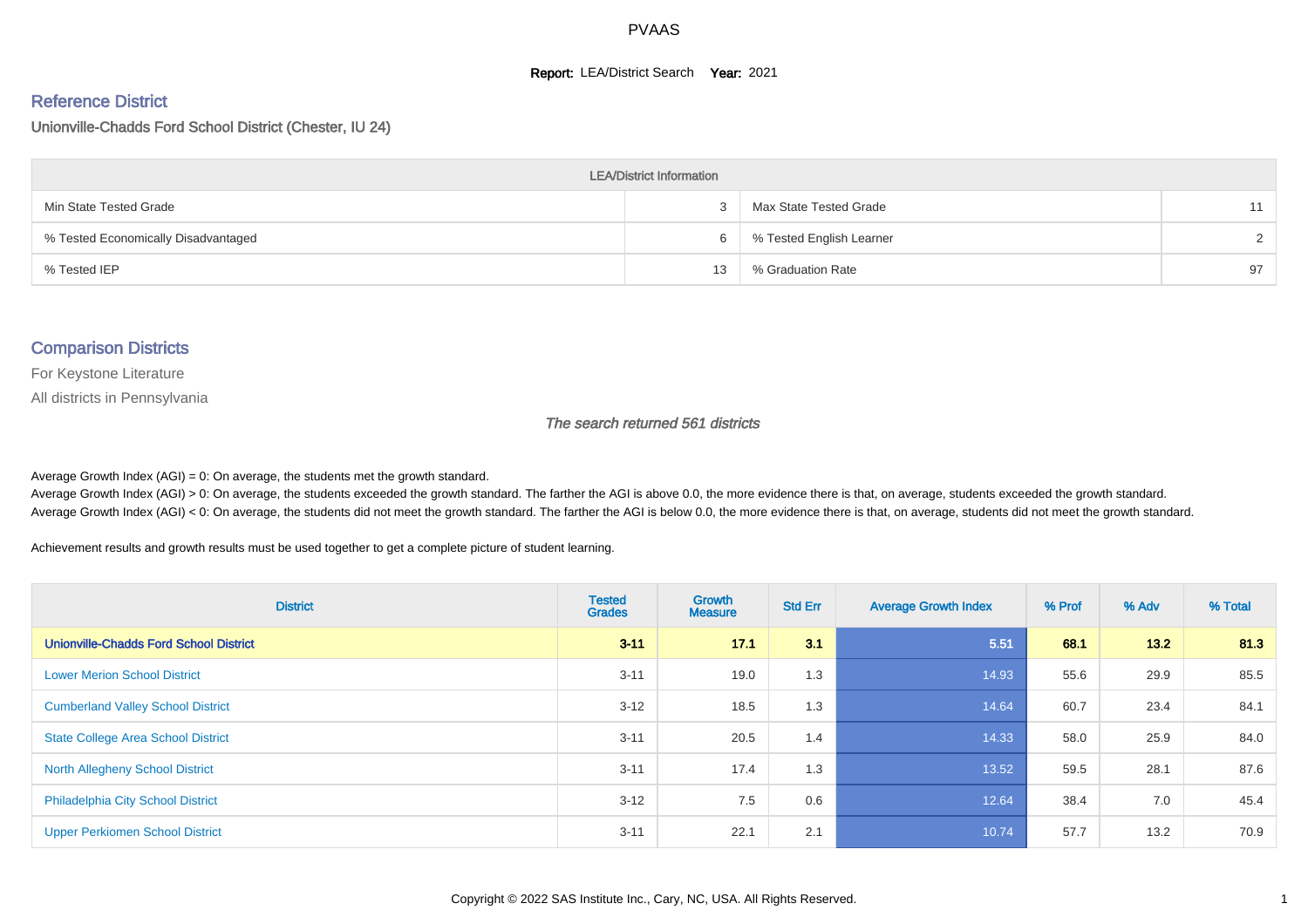| <b>District</b>                               | <b>Tested</b><br><b>Grades</b> | <b>Growth</b><br><b>Measure</b> | <b>Std Err</b> | <b>Average Growth Index</b> | % Prof | % Adv   | % Total |
|-----------------------------------------------|--------------------------------|---------------------------------|----------------|-----------------------------|--------|---------|---------|
| <b>Unionville-Chadds Ford School District</b> | $3 - 11$                       | 17.1                            | 3.1            | 5.51                        | 68.1   | 13.2    | 81.3    |
| <b>Downingtown Area School District</b>       | $3 - 11$                       | 12.1                            | 1.1            | 10.67                       | 60.0   | 23.5    | 83.6    |
| <b>Upper Saint Clair School District</b>      | $3 - 11$                       | 18.5                            | 1.7            | 10.65                       | 61.8   | 30.1    | 91.9    |
| <b>West Chester Area School District</b>      | $3 - 11$                       | 12.6                            | 1.2            | 10.38                       | 66.8   | 20.2    | 87.0    |
| <b>Norwin School District</b>                 | $3 - 11$                       | 18.0                            | 1.7            | 10.37                       | 58.5   | 27.0    | 85.4    |
| <b>Dallastown Area School District</b>        | $3 - 11$                       | 13.5                            | 1.5            | 8.84                        | 56.0   | 17.9    | 73.8    |
| <b>Upper Dublin School District</b>           | $3 - 12$                       | 15.4                            | 1.8            | 8.53                        | 60.8   | 24.8    | 85.6    |
| <b>North Penn School District</b>             | $3 - 11$                       | 9.1                             | 1.1            | 8.36                        | 55.8   | 17.0    | 72.8    |
| <b>Souderton Area School District</b>         | $3 - 11$                       | 12.4                            | 1.5            | 8.28                        | 61.7   | 15.2    | 76.9    |
| <b>Colonial School District</b>               | $3 - 11$                       | 14.0                            | 1.7            | 8.21                        | 60.2   | 19.6    | 79.8    |
| <b>Bethlehem Area School District</b>         | $3 - 11$                       | 9.3                             | 1.1            | 8.15                        | 44.7   | 12.0    | 56.7    |
| <b>Springfield School District</b>            | $3 - 11$                       | 13.8                            | 1.7            | 7.99                        | 60.9   | 21.5    | 82.4    |
| <b>Great Valley School District</b>           | $3 - 11$                       | 15.0                            | 1.9            | 7.98                        | 50.0   | 35.0    | 85.0    |
| Northern York County School District          | $3 - 11$                       | 15.6                            | 2.0            | 7.98                        | 57.4   | 11.5    | 68.8    |
| <b>Pennsbury School District</b>              | $3 - 11$                       | 11.7                            | 1.5            | 7.90                        | 60.1   | 21.3    | 81.3    |
| <b>Tyrone Area School District</b>            | $3 - 12$                       | 19.7                            | 2.5            | 7.87                        | 60.4   | 16.7    | 77.1    |
| <b>Penn-Trafford School District</b>          | $3 - 11$                       | 13.4                            | 1.7            | 7.87                        | 62.3   | 21.9    | 84.2    |
| <b>Council Rock School District</b>           | $3 - 11$                       | 8.9                             | 1.2            | 7.65                        | 62.8   | 16.6    | 79.4    |
| <b>Upper Merion Area School District</b>      | $3 - 11$                       | 15.3                            | 2.0            | 7.62                        | 59.3   | 19.3    | 78.6    |
| Pennsylvania Cyber Charter School             | $3 - 11$                       | 11.6                            | 1.5            | 7.54                        | 46.3   | $5.0\,$ | 51.3    |
| <b>Valley View School District</b>            | $3 - 11$                       | 18.1                            | 2.4            | 7.42                        | 53.7   | 14.7    | 68.4    |
| <b>Reading School District</b>                | $3 - 11$                       | 10.1                            | 1.4            | 7.25                        | 24.7   | 2.4     | 27.2    |
| <b>Central York School District</b>           | $3 - 12$                       | 12.3                            | 1.7            | $7.20$                      | 55.5   | 11.5    | 67.0    |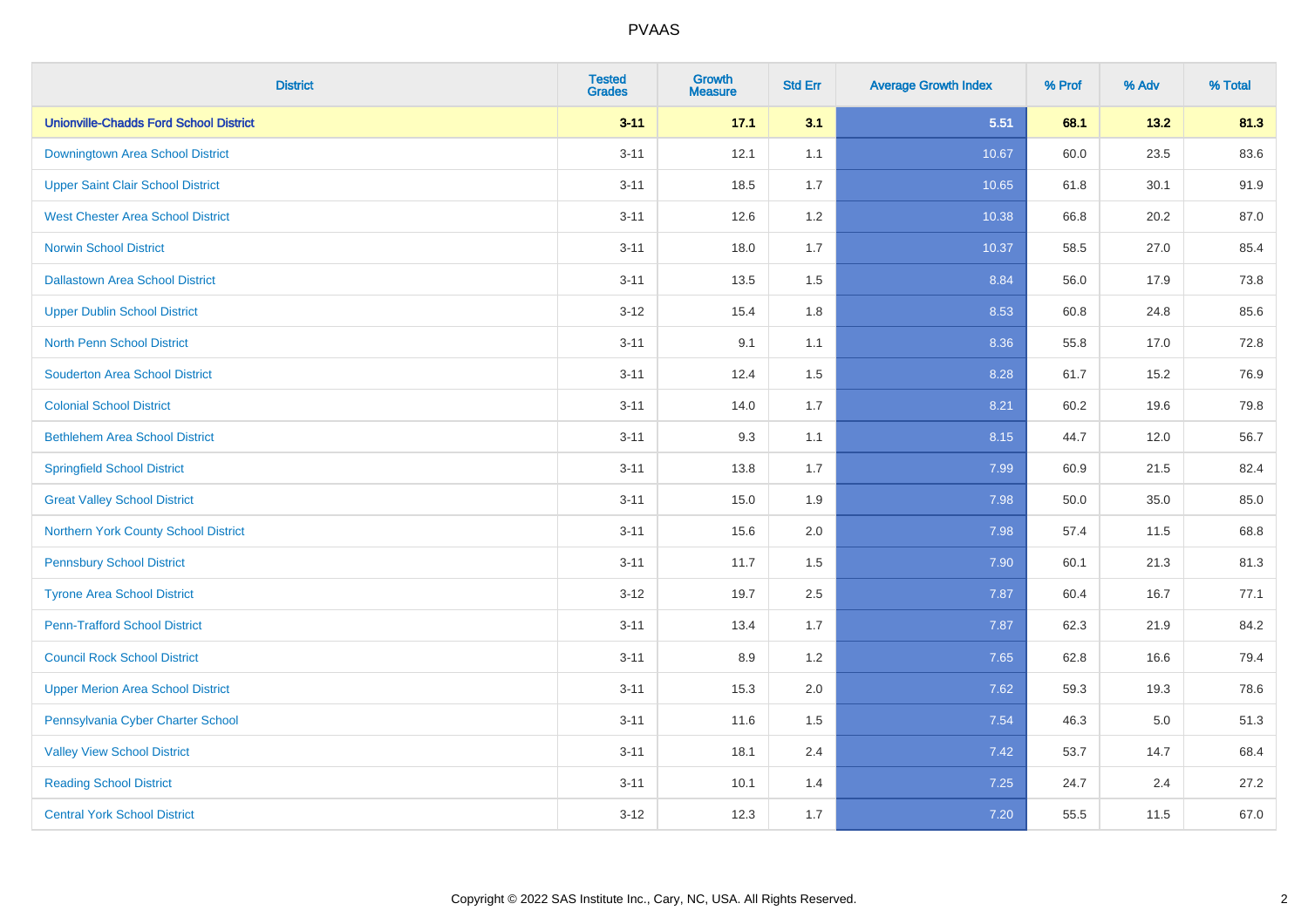| <b>District</b>                               | <b>Tested</b><br><b>Grades</b> | <b>Growth</b><br><b>Measure</b> | <b>Std Err</b> | <b>Average Growth Index</b> | % Prof | % Adv | % Total |
|-----------------------------------------------|--------------------------------|---------------------------------|----------------|-----------------------------|--------|-------|---------|
| <b>Unionville-Chadds Ford School District</b> | $3 - 11$                       | 17.1                            | 3.1            | 5.51                        | 68.1   | 13.2  | 81.3    |
| <b>Delaware Valley School District</b>        | $3 - 11$                       | 12.6                            | 1.8            | 6.93                        | 55.2   | 16.2  | 71.4    |
| <b>Southern York County School District</b>   | $3 - 11$                       | 14.2                            | 2.1            | 6.91                        | 55.1   | 18.1  | 73.1    |
| <b>Wissahickon School District</b>            | $3 - 10$                       | 12.5                            | 1.8            | 6.85                        | 58.3   | 22.4  | 80.7    |
| <b>Hazleton Area School District</b>          | $3 - 11$                       | 9.6                             | 1.4            | 6.77                        | 45.0   | 7.8   | 52.9    |
| <b>Garnet Valley School District</b>          | $3 - 10$                       | 10.9                            | 1.7            | 6.53                        | 67.1   | 19.0  | 86.1    |
| <b>Derry Township School District</b>         | $3 - 10$                       | 12.8                            | 2.0            | 6.39                        | 54.8   | 25.8  | 80.6    |
| <b>Deer Lakes School District</b>             | $3 - 11$                       | 17.0                            | 2.7            | 6.32                        | 61.5   | 16.4  | 77.9    |
| <b>Pine-Richland School District</b>          | $3 - 11$                       | 11.5                            | 1.8            | 6.31                        | 60.6   | 24.4  | 85.0    |
| <b>Abington Heights School District</b>       | $3 - 11$                       | 13.5                            | 2.2            | 6.27                        | 58.3   | 16.2  | 74.5    |
| <b>Avon Grove School District</b>             | $3 - 10$                       | 10.0                            | 1.6            | 6.26                        | 56.3   | 18.6  | 74.9    |
| <b>Ridley School District</b>                 | $3 - 12$                       | 10.0                            | 1.6            | 6.10                        | 45.6   | 8.2   | 53.8    |
| <b>Saucon Valley School District</b>          | $3 - 11$                       | 14.7                            | 2.5            | 5.98                        | 48.7   | 20.2  | 69.0    |
| <b>Wilson School District</b>                 | $3 - 12$                       | $8.8\,$                         | 1.5            | 5.96                        | 52.6   | 14.6  | 67.2    |
| <b>Mountain View School District</b>          | $3 - 11$                       | 20.9                            | 3.5            | 5.91                        | 57.8   | 20.3  | 78.1    |
| <b>Fleetwood Area School District</b>         | $3 - 10$                       | 12.2                            | 2.2            | 5.68                        | 53.5   | 11.6  | 65.2    |
| <b>Unionville-Chadds Ford School District</b> | $3 - 11$                       | 17.1                            | 3.1            | 5.51                        | 68.1   | 13.2  | 81.3    |
| <b>Mifflin County School District</b>         | $3 - 11$                       | 9.1                             | 1.7            | 5.49                        | 47.1   | 6.7   | 53.8    |
| Fox Chapel Area School District               | $3 - 11$                       | 9.8                             | 1.8            | 5.36                        | 56.6   | 28.6  | 85.2    |
| <b>Haverford Township School District</b>     | $3 - 11$                       | 8.0                             | 1.5            | 5.27                        | 53.0   | 25.5  | 78.6    |
| <b>Cocalico School District</b>               | $3 - 11$                       | 10.6                            | 2.0            | 5.18                        | 50.8   | 14.1  | 64.8    |
| <b>City CHS</b>                               | $10 - 11$                      | 13.6                            | 2.7            | 5.12                        | 45.8   | 3.0   | 48.8    |
| <b>Cornwall-Lebanon School District</b>       | $3 - 11$                       | 8.3                             | 1.6            | 5.08                        | 47.2   | 8.4   | 55.6    |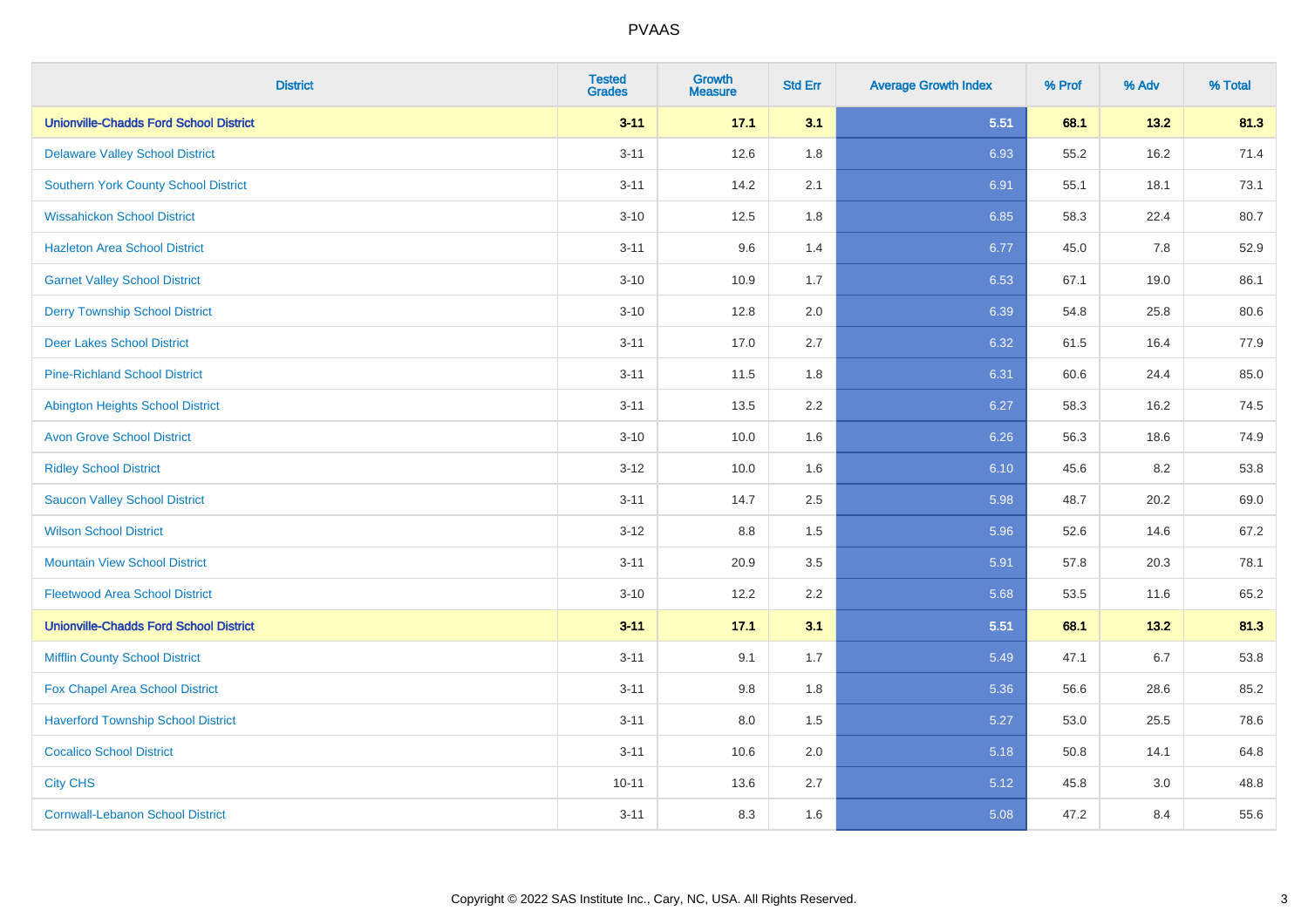| <b>District</b>                                    | <b>Tested</b><br><b>Grades</b> | Growth<br><b>Measure</b> | <b>Std Err</b> | <b>Average Growth Index</b> | % Prof | % Adv | % Total |
|----------------------------------------------------|--------------------------------|--------------------------|----------------|-----------------------------|--------|-------|---------|
| <b>Unionville-Chadds Ford School District</b>      | $3 - 11$                       | 17.1                     | 3.1            | 5.51                        | 68.1   | 13.2  | 81.3    |
| <b>West Perry School District</b>                  | $3 - 11$                       | 12.5                     | 2.5            | 4.99                        | 56.6   | 8.4   | 65.0    |
| <b>York Suburban School District</b>               | $3 - 11$                       | 10.1                     | 2.1            | 4.91                        | 53.5   | 27.8  | 81.3    |
| <b>Commonwealth Charter Academy Charter School</b> | $3 - 10$                       | 9.1                      | 1.9            | 4.90                        | 47.2   | 9.1   | 56.3    |
| Shippensburg Area School District                  | $3 - 11$                       | 9.3                      | 1.9            | 4.84                        | 53.1   | 10.2  | 63.3    |
| Penns Valley Area School District                  | $3 - 12$                       | 14.0                     | 2.9            | 4.80                        | 41.9   | 23.1  | 65.0    |
| <b>Fort Leboeuf School District</b>                | $3 - 11$                       | 11.7                     | 2.5            | 4.73                        | 48.5   | 21.1  | 69.6    |
| <b>Conestoga Valley School District</b>            | $3 - 11$                       | 8.7                      | 1.8            | 4.69                        | 60.3   | 13.5  | 73.8    |
| <b>Derry Area School District</b>                  | $3 - 11$                       | 13.2                     | 2.8            | 4.69                        | 60.0   | 12.5  | 72.5    |
| <b>Littlestown Area School District</b>            | $3 - 11$                       | 11.4                     | $2.5\,$        | 4.62                        | 55.2   | 10.4  | 65.6    |
| <b>Upper Darby School District</b>                 | $3 - 12$                       | 6.9                      | 1.5            | 4.62                        | 45.0   | 6.7   | 51.7    |
| Pocono Mountain School District                    | $3 - 12$                       | $6.8\,$                  | 1.5            | 4.62                        | 45.8   | 5.0   | 50.7    |
| Northern Bedford County School District            | $3 - 11$                       | 16.5                     | 3.6            | 4.58                        | 51.7   | 20.0  | 71.7    |
| <b>Spring-Ford Area School District</b>            | $3 - 11$                       | 6.0                      | 1.3            | 4.46                        | 60.8   | 16.5  | 77.4    |
| <b>Iroquois School District</b>                    | $3 - 11$                       | 13.1                     | 3.0            | 4.35                        | 48.2   | 7.8   | 56.0    |
| <b>Parkland School District</b>                    | $3 - 11$                       | 5.3                      | 1.2            | 4.30                        | 58.0   | 22.3  | 80.4    |
| <b>Centennial School District</b>                  | $3 - 10$                       | 7.1                      | 1.7            | 4.29                        | 50.1   | 8.7   | 58.9    |
| <b>Moon Area School District</b>                   | $3 - 11$                       | 8.2                      | 1.9            | 4.25                        | 58.7   | 18.5  | 77.2    |
| <b>Montoursville Area School District</b>          | $3 - 12$                       | 10.8                     | 2.5            | 4.24                        | 44.6   | 20.1  | 64.8    |
| <b>Greenwood School District</b>                   | $3 - 11$                       | 15.9                     | 3.9            | 4.11                        | 50.0   | 25.0  | 75.0    |
| <b>Greater Nanticoke Area School District</b>      | $3 - 12$                       | 11.2                     | 2.8            | 4.01                        | 38.0   | 12.4  | 50.4    |
| <b>William Penn School District</b>                | $3 - 12$                       | 8.3                      | 2.1            | 3.99                        | 35.6   | 3.0   | 38.7    |
| Lake-Lehman School District                        | $3 - 11$                       | 10.8                     | 2.7            | 3.93                        | 55.3   | 7.9   | 63.2    |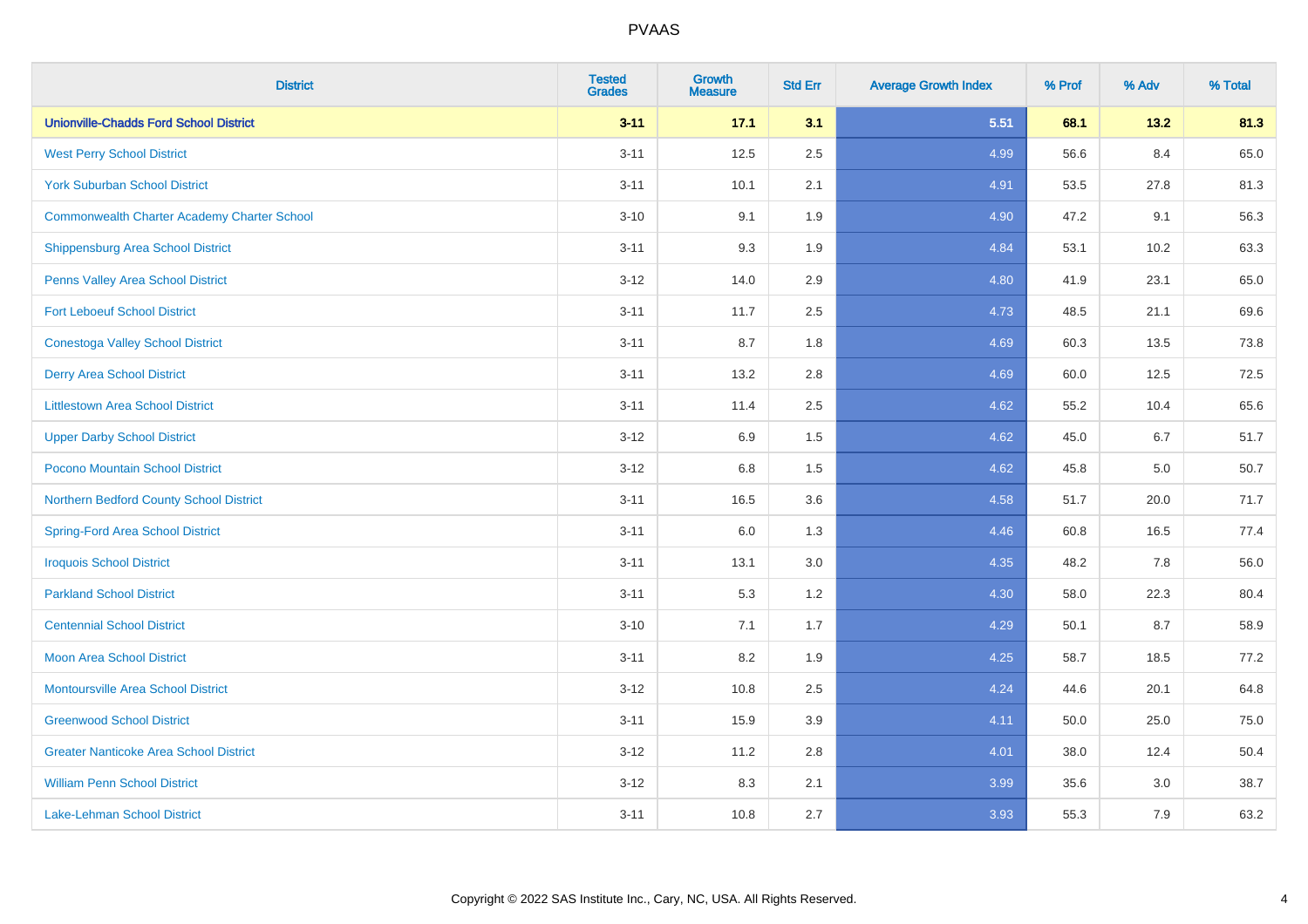| <b>District</b>                                | <b>Tested</b><br><b>Grades</b> | <b>Growth</b><br><b>Measure</b> | <b>Std Err</b> | <b>Average Growth Index</b> | % Prof | % Adv | % Total |
|------------------------------------------------|--------------------------------|---------------------------------|----------------|-----------------------------|--------|-------|---------|
| <b>Unionville-Chadds Ford School District</b>  | $3 - 11$                       | 17.1                            | 3.1            | 5.51                        | 68.1   | 13.2  | 81.3    |
| <b>Freeport Area School District</b>           | $3 - 10$                       | 9.7                             | 2.5            | 3.91                        | 57.5   | 17.8  | 75.3    |
| <b>Allentown City School District</b>          | $3 - 12$                       | 5.3                             | 1.4            | 3.88                        | 25.3   | 2.7   | 28.0    |
| Eastern Lebanon County School District         | $3 - 11$                       | $8.6\,$                         | 2.2            | 3.84                        | 48.8   | 11.4  | 60.3    |
| <b>Octorara Area School District</b>           | $3 - 11$                       | 9.1                             | 2.4            | 3.82                        | 52.1   | 8.5   | 60.6    |
| <b>Midd-West School District</b>               | $3 - 11$                       | 10.3                            | 2.7            | 3.80                        | 58.0   | 13.4  | 71.4    |
| <b>Mckeesport Area School District</b>         | $3 - 12$                       | 9.0                             | 2.4            | 3.72                        | 31.0   | 4.5   | 35.5    |
| <b>Eastern York School District</b>            | $3 - 11$                       | 9.6                             | 2.6            | 3.71                        | 56.3   | 12.6  | 68.9    |
| <b>Hamburg Area School District</b>            | $3 - 11$                       | 8.9                             | 2.5            | 3.63                        | 43.5   | 8.2   | 51.7    |
| <b>West Shore School District</b>              | $3 - 12$                       | $5.0\,$                         | 1.4            | 3.59                        | 54.2   | 9.4   | 63.6    |
| Selinsgrove Area School District               | $3-12$                         | 8.3                             | 2.3            | 3.54                        | 56.8   | 10.0  | 66.8    |
| Pen Argyl Area School District                 | $3 - 12$                       | 9.2                             | 2.7            | 3.46                        | 50.0   | 12.6  | 62.6    |
| Ambridge Area School District                  | $3 - 12$                       | 9.1                             | 2.6            | 3.46                        | 50.4   | 10.7  | 61.1    |
| <b>Whitehall-Coplay School District</b>        | $3 - 11$                       | 6.1                             | 1.8            | 3.45                        | 49.3   | 7.4   | 56.6    |
| <b>School Lane Charter School</b>              | $3 - 11$                       | 12.4                            | 3.6            | 3.43                        | 59.1   | 9.8   | 68.9    |
| Pennsylvania Virtual Charter School            | $3 - 11$                       | 11.8                            | 3.5            | 3.37                        | 56.5   | 11.1  | 67.6    |
| <b>Mastery Charter School - Hardy Williams</b> | $3 - 11$                       | 11.4                            | 3.4            | 3.33                        | 44.3   | 5.7   | 50.0    |
| <b>Central Dauphin School District</b>         | $3 - 11$                       | 4.4                             | 1.3            | 3.32                        | 53.3   | 7.4   | 60.7    |
| Mechanicsburg Area School District             | $3 - 11$                       | 5.9                             | 1.8            | 3.29                        | 57.2   | 13.7  | 70.9    |
| <b>East Penn School District</b>               | $3 - 11$                       | 4.1                             | 1.3            | 3.27                        | 55.8   | 11.5  | 67.3    |
| <b>Tech Freire Charter School</b>              | $9 - 11$                       | 9.3                             | 2.9            | 3.26                        | 18.0   | 1.1   | 19.1    |
| <b>Wayne Highlands School District</b>         | $3 - 11$                       | 7.8                             | 2.4            | 3.23                        | 52.3   | 13.1  | 65.4    |
| <b>Sayre Area School District</b>              | $3 - 11$                       | 11.2                            | 3.5            | 3.20                        | 52.2   | 7.5   | 59.7    |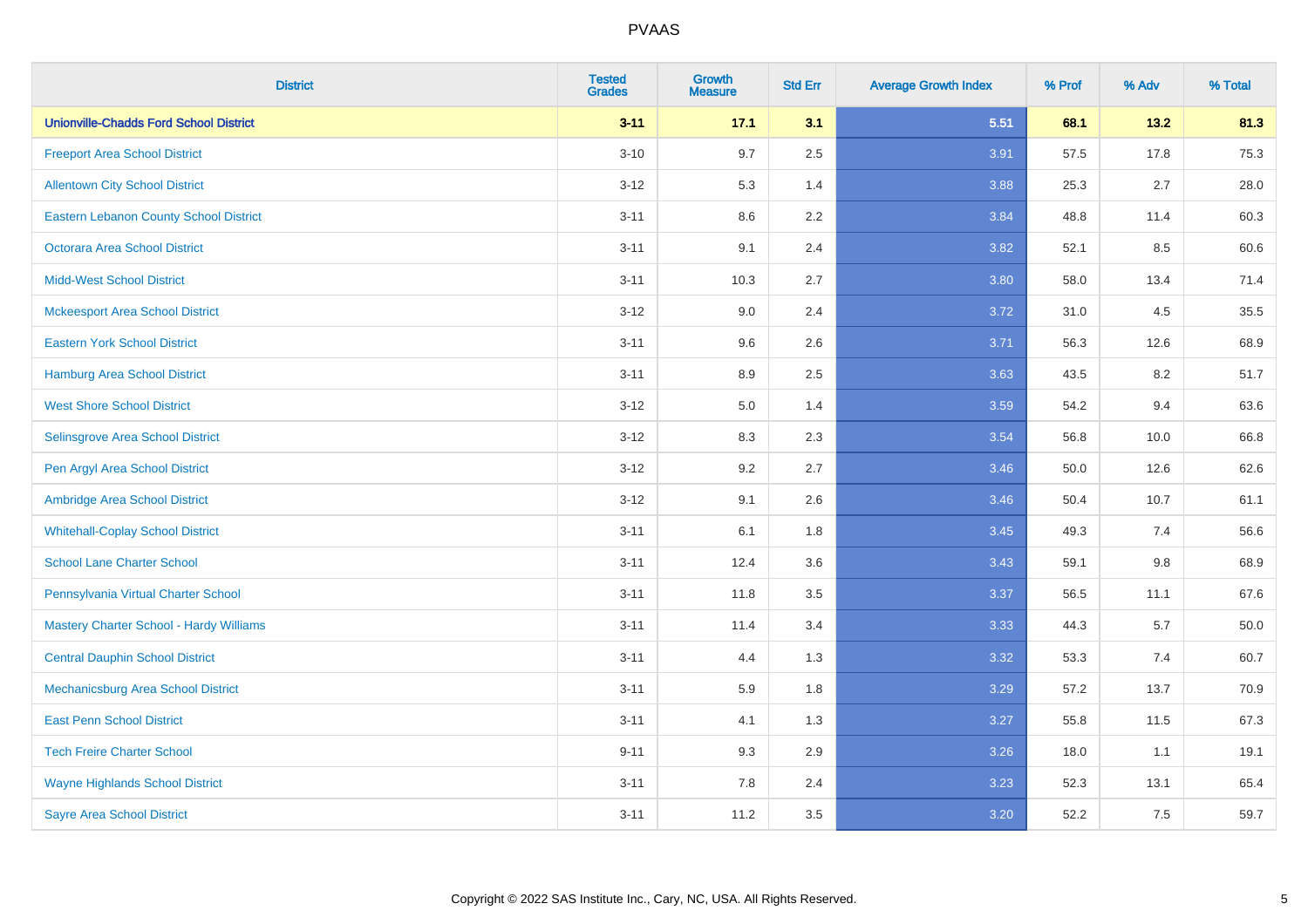| <b>District</b>                                | <b>Tested</b><br><b>Grades</b> | <b>Growth</b><br><b>Measure</b> | <b>Std Err</b> | <b>Average Growth Index</b> | % Prof | % Adv | % Total |
|------------------------------------------------|--------------------------------|---------------------------------|----------------|-----------------------------|--------|-------|---------|
| <b>Unionville-Chadds Ford School District</b>  | $3 - 11$                       | 17.1                            | 3.1            | 5.51                        | 68.1   | 13.2  | 81.3    |
| <b>Jamestown Area School District</b>          | $3 - 11$                       | 13.5                            | 4.2            | 3.19                        | 64.4   | 13.3  | 77.8    |
| <b>Bethel Park School District</b>             | $3 - 11$                       | 5.6                             | 1.8            | 3.18                        | 65.3   | 18.6  | 83.9    |
| <b>Avon Grove Charter School</b>               | $3 - 11$                       | 9.0                             | 2.9            | 3.13                        | 58.8   | 16.7  | 75.5    |
| <b>Ephrata Area School District</b>            | $3 - 11$                       | 5.6                             | 1.8            | 3.12                        | 54.7   | 9.5   | 64.2    |
| <b>Connellsville Area School District</b>      | $3 - 11$                       | 6.1                             | 2.0            | 3.05                        | 45.4   | 7.8   | 53.2    |
| Northern Cambria School District               | $3 - 11$                       | 10.0                            | 3.3            | 3.04                        | 47.4   | 5.1   | 52.6    |
| Saint Marys Area School District               | $3 - 11$                       | 7.8                             | 2.6            | 3.04                        | 57.0   | 8.2   | 65.2    |
| <b>Cranberry Area School District</b>          | $3 - 12$                       | 9.2                             | 3.0            | 3.04                        | 47.5   | 10.2  | 57.6    |
| Northeastern York School District              | $3 - 11$                       | 5.9                             | 2.0            | 3.03                        | 51.1   | 16.6  | 67.6    |
| <b>Neshaminy School District</b>               | $3 - 11$                       | 4.0                             | 1.3            | 3.02                        | 58.7   | 9.5   | 68.2    |
| Palmyra Area School District                   | $3 - 11$                       | 5.6                             | 1.9            | 2.96                        | 56.4   | 15.6  | 72.0    |
| <b>Montgomery Area School District</b>         | $3 - 11$                       | 10.7                            | 3.6            | 2.96                        | 48.7   | 12.4  | 61.1    |
| <b>Dover Area School District</b>              | $3 - 12$                       | 6.0                             | 2.1            | 2.94                        | 52.2   | 6.0   | 58.2    |
| <b>Daniel Boone Area School District</b>       | $3 - 12$                       | 5.7                             | 2.0            | 2.88                        | 51.0   | 11.5  | 62.6    |
| <b>Stroudsburg Area School District</b>        | $3 - 11$                       | 5.5                             | 1.9            | 2.88                        | 48.1   | 4.2   | 52.3    |
| <b>Hollidaysburg Area School District</b>      | $3 - 11$                       | 6.0                             | 2.1            | 2.88                        | 57.1   | 12.3  | 69.4    |
| <b>Hempfield Area School District</b>          | $3 - 12$                       | 4.6                             | 1.6            | 2.86                        | 53.5   | 20.1  | 73.6    |
| <b>Jenkintown School District</b>              | $3 - 11$                       | 12.5                            | 4.4            | 2.84                        | 54.6   | 29.6  | 84.1    |
| Lehigh Valley Charter High School For The Arts | $9 - 10$                       | 7.3                             | 2.6            | 2.82                        | 62.3   | 18.2  | 80.5    |
| <b>Peters Township School District</b>         | $3 - 11$                       | 5.0                             | 1.8            | 2.76                        | 59.8   | 26.1  | 85.9    |
| <b>Warwick School District</b>                 | $3 - 11$                       | 5.2                             | 1.9            | 2.76                        | 46.4   | 17.0  | 63.3    |
| <b>Mars Area School District</b>               | $3 - 10$                       | 5.7                             | 2.1            | 2.75                        | 57.9   | 18.2  | 76.1    |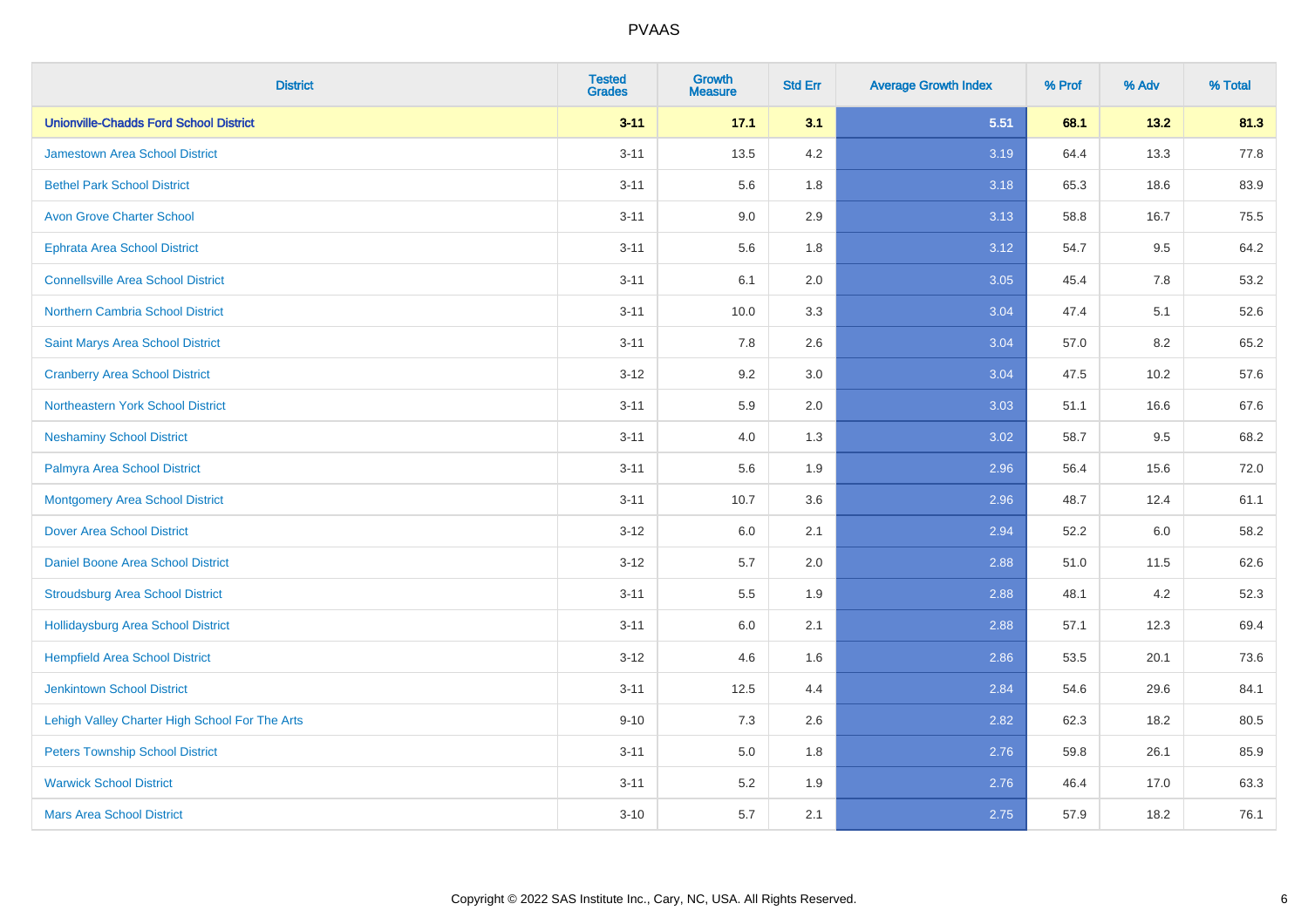| <b>District</b>                               | <b>Tested</b><br><b>Grades</b> | <b>Growth</b><br><b>Measure</b> | <b>Std Err</b> | <b>Average Growth Index</b> | % Prof | % Adv | % Total |
|-----------------------------------------------|--------------------------------|---------------------------------|----------------|-----------------------------|--------|-------|---------|
| <b>Unionville-Chadds Ford School District</b> | $3 - 11$                       | 17.1                            | 3.1            | 5.51                        | 68.1   | 13.2  | 81.3    |
| <b>Homer-Center School District</b>           | $3 - 11$                       | 9.7                             | 3.6            | 2.70                        | 45.1   | 17.2  | 62.3    |
| <b>Multicultural Academy Charter School</b>   | $9 - 11$                       | 9.5                             | 3.5            | 2.69                        | 22.0   | 0.0   | 22.0    |
| <b>Wyalusing Area School District</b>         | $3 - 12$                       | 8.8                             | 3.3            | 2.68                        | 54.6   | 11.7  | 66.2    |
| <b>Spring Grove Area School District</b>      | $3 - 11$                       | 5.6                             | 2.1            | 2.68                        | 55.1   | 15.0  | 70.1    |
| <b>Kennett Consolidated School District</b>   | $3 - 11$                       | 4.8                             | 1.8            | 2.61                        | 52.5   | 10.7  | 63.2    |
| New Hope-Solebury School District             | $3 - 11$                       | 7.5                             | 2.9            | 2.57                        | 68.2   | 22.7  | 90.9    |
| <b>Penncrest School District</b>              | $3 - 11$                       | 5.7                             | 2.2            | 2.57                        | 47.2   | 7.1   | 54.3    |
| Renaissance Academy Charter School            | $3 - 11$                       | 8.3                             | 3.3            | 2.54                        | 45.6   | 22.8  | 68.4    |
| Northampton Area School District              | $3 - 11$                       | 4.0                             | 1.6            | 2.51                        | 52.3   | 10.8  | 63.1    |
| <b>Clarion Area School District</b>           | $3 - 11$                       | 10.3                            | 4.1            | 2.51                        | 45.4   | 14.6  | 60.0    |
| 21st Century Cyber Charter School             | $6 - 12$                       | 5.7                             | 2.3            | 2.50                        | 56.7   | 8.3   | 65.0    |
| <b>Shenandoah Valley School District</b>      | $3 - 11$                       | 9.7                             | 3.9            | 2.49                        | 28.3   | 5.0   | 33.3    |
| <b>Wilmington Area School District</b>        | $3 - 11$                       | 7.5                             | 3.0            | 2.48                        | 55.1   | 5.1   | 60.2    |
| <b>Bethlehem-Center School District</b>       | $3 - 10$                       | 8.1                             | 3.3            | 2.46                        | 35.1   | 1.4   | 36.5    |
| <b>Belmont Charter School</b>                 | $3 - 10$                       | 16.0                            | 6.5            | 2.45                        | 64.3   | 0.0   | 64.3    |
| <b>Belle Vernon Area School District</b>      | $3 - 11$                       | 6.5                             | 2.6            | 2.44                        | 55.6   | 11.1  | 66.7    |
| <b>Wattsburg Area School District</b>         | $3 - 11$                       | 6.5                             | 2.7            | 2.43                        | 42.7   | 7.6   | 50.3    |
| People For People Charter School              | $3 - 12$                       | 13.3                            | 5.5            | 2.43                        | 13.5   | 0.0   | 13.5    |
| <b>New Foundations Charter School</b>         | $3 - 11$                       | 5.4                             | 2.2            | 2.41                        | 47.2   | 2.5   | 49.8    |
| <b>Hampton Township School District</b>       | $3 - 11$                       | 5.1                             | 2.2            | 2.35                        | 54.0   | 28.2  | 82.2    |
| <b>Franklin Area School District</b>          | $3 - 11$                       | 6.6                             | 2.8            | 2.34                        | 48.2   | 4.5   | 52.7    |
| <b>Governor Mifflin School District</b>       | $3 - 11$                       | 4.1                             | 1.8            | 2.33                        | 42.5   | 7.2   | 49.7    |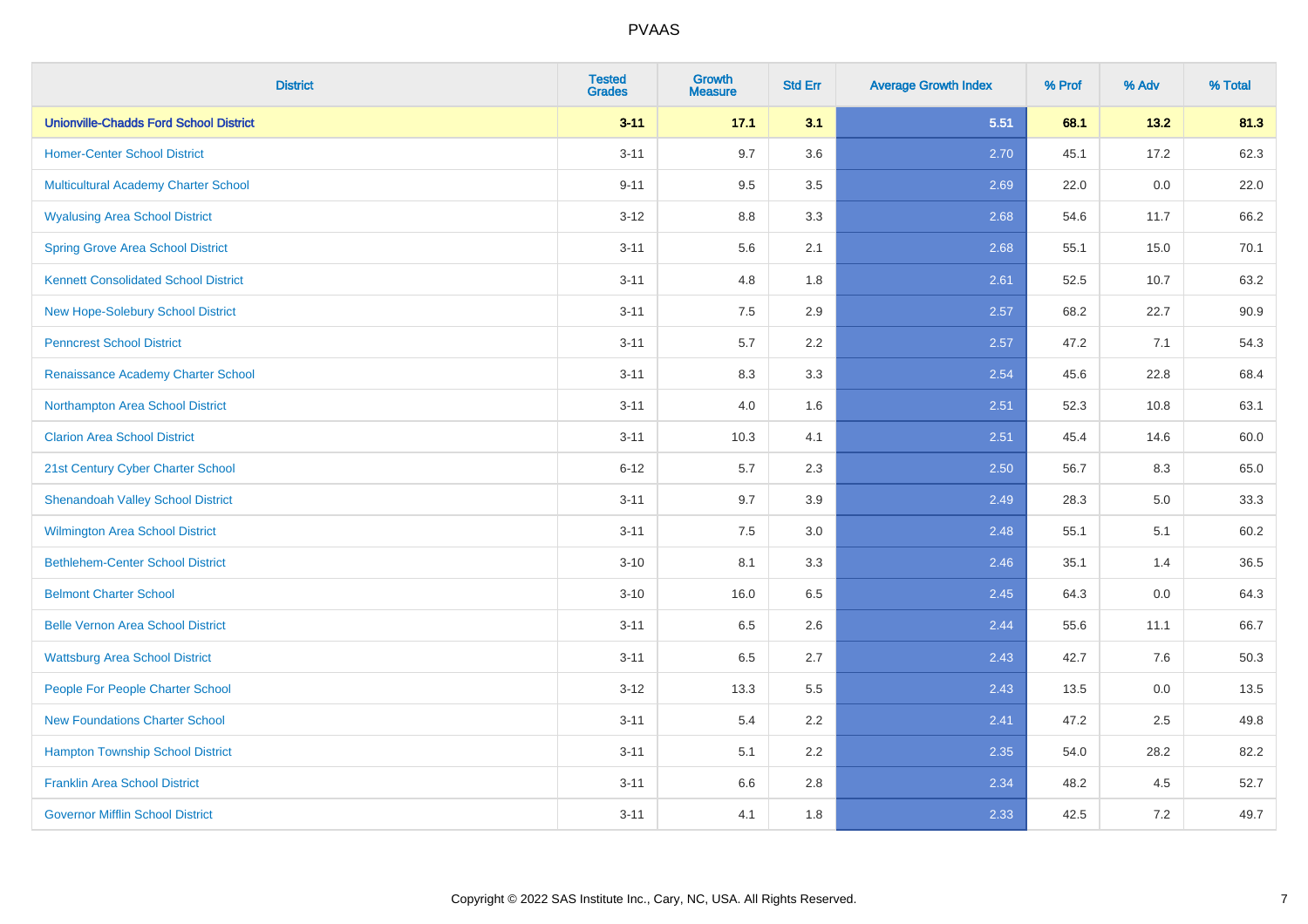| <b>District</b>                                        | <b>Tested</b><br><b>Grades</b> | <b>Growth</b><br><b>Measure</b> | <b>Std Err</b> | <b>Average Growth Index</b> | % Prof | % Adv   | % Total |
|--------------------------------------------------------|--------------------------------|---------------------------------|----------------|-----------------------------|--------|---------|---------|
| <b>Unionville-Chadds Ford School District</b>          | $3 - 11$                       | 17.1                            | 3.1            | 5.51                        | 68.1   | 13.2    | 81.3    |
| <b>Collegium Charter School</b>                        | $3 - 10$                       | 5.9                             | 2.5            | 2.33                        | 38.1   | 7.9     | 46.0    |
| <b>Richland School District</b>                        | $3 - 11$                       | 6.7                             | 2.9            | 2.33                        | 62.2   | 19.2    | 81.4    |
| <b>Brookville Area School District</b>                 | $3 - 11$                       | 6.9                             | 3.0            | 2.30                        | 55.2   | 15.6    | 70.8    |
| <b>Wilson Area School District</b>                     | $3 - 11$                       | 6.0                             | 2.6            | 2.30                        | 48.7   | 8.5     | 57.2    |
| <b>Agora Cyber Charter School</b>                      | $3 - 11$                       | 5.8                             | 2.6            | 2.28                        | 42.8   | 6.6     | 49.4    |
| <b>Carbondale Area School District</b>                 | $3 - 10$                       | 7.4                             | 3.3            | 2.25                        | 56.6   | 2.6     | 59.2    |
| <b>Carlynton School District</b>                       | $3 - 11$                       | 7.3                             | 3.3            | 2.22                        | 41.0   | 10.5    | 51.6    |
| Lincoln Leadership Academy Charter School              | $3 - 12$                       | 14.2                            | 6.4            | 2.22                        | 23.5   | $0.0\,$ | 23.5    |
| Pennsylvania Distance Learning Charter School          | $3 - 12$                       | 9.3                             | 4.2            | 2.22                        | 42.2   | 3.1     | 45.3    |
| <b>Allegheny Valley School District</b>                | $3 - 11$                       | 8.5                             | 3.9            | 2.17                        | 53.1   | 12.2    | 65.3    |
| Pennsylvania Leadership Charter School                 | $3 - 11$                       | 4.6                             | 2.2            | 2.13                        | 55.4   | 11.2    | 66.7    |
| Community Academy Of Philadelphia Charter School       | $3 - 11$                       | 5.8                             | 2.7            | 2.12                        | 26.7   | $0.9\,$ | 27.6    |
| <b>Muhlenberg School District</b>                      | $3 - 10$                       | 4.0                             | 1.9            | 2.10                        | 34.2   | 2.6     | 36.8    |
| <b>Eastern Lancaster County School District</b>        | $3 - 12$                       | 4.5                             | 2.2            | 2.09                        | 46.3   | 11.4    | 57.6    |
| <b>Grove City Area School District</b>                 | $3 - 12$                       | 5.1                             | 2.4            | 2.09                        | 36.4   | 16.5    | 52.8    |
| <b>South Western School District</b>                   | $3 - 12$                       | 3.9                             | 1.9            | 2.08                        | 60.2   | 8.1     | 68.3    |
| <b>Keystone Oaks School District</b>                   | $3 - 11$                       | 5.5                             | 2.6            | 2.07                        | 53.2   | 12.1    | 65.4    |
| <b>Millcreek Township School District</b>              | $3 - 11$                       | 3.1                             | 1.5            | 2.06                        | 55.6   | 14.2    | 69.7    |
| <b>Coudersport Area School District</b>                | $3 - 11$                       | 7.7                             | 3.7            | 2.06                        | 55.7   | 8.2     | 63.9    |
| Dr Robert Ketterer Charter School Inc                  | $6 - 12$                       | 10.1                            | 5.0            | 2.04                        | 14.9   | 0.4     | 15.3    |
| <b>Chester Charter Scholars Academy Charter School</b> | $3 - 12$                       | 8.4                             | 4.1            | 2.03                        | 23.4   | 0.0     | 23.4    |
| <b>Blackhawk School District</b>                       | $3 - 11$                       | 4.7                             | 2.3            | 2.01                        | 55.8   | 8.8     | 64.6    |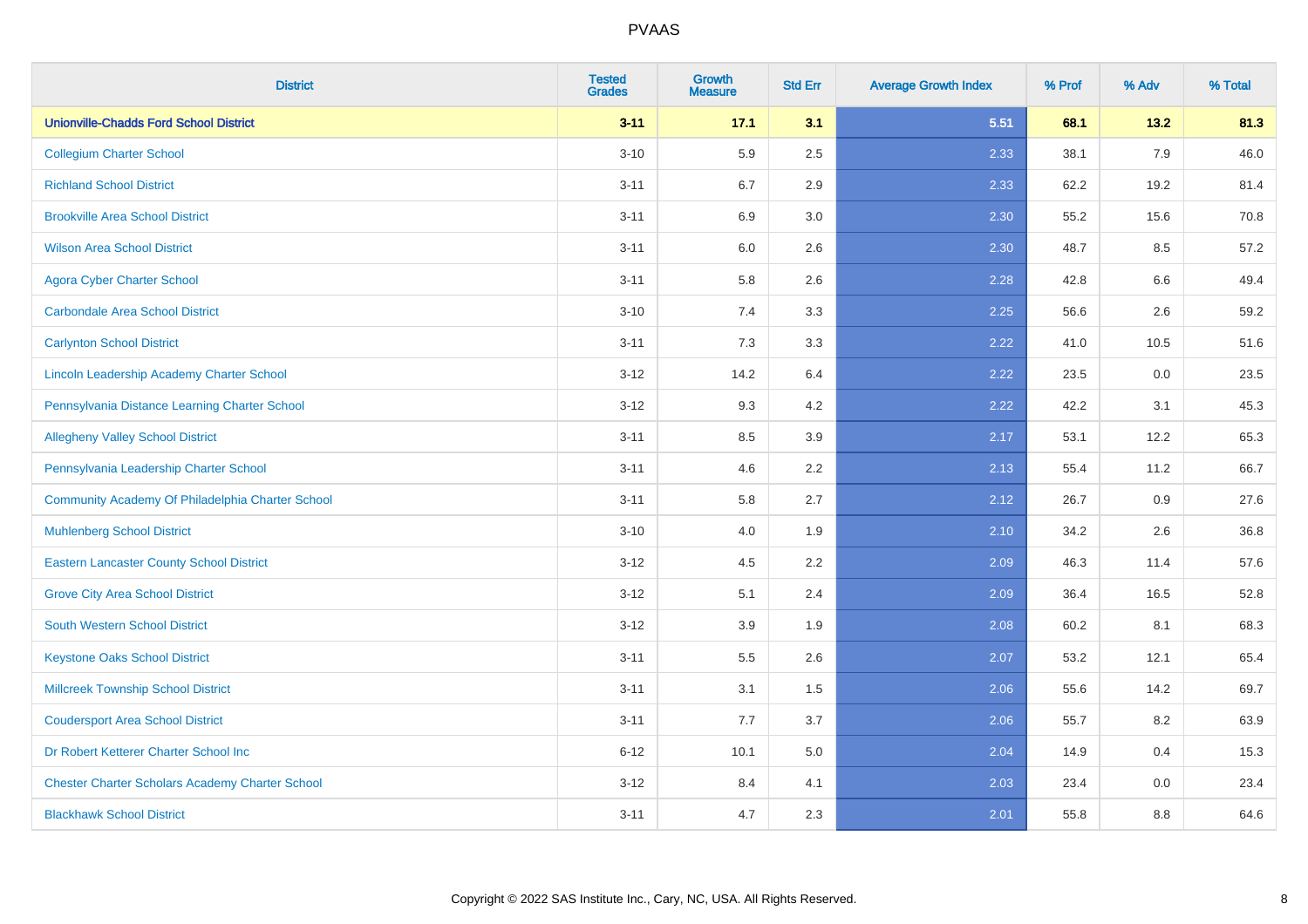| <b>District</b>                               | <b>Tested</b><br><b>Grades</b> | <b>Growth</b><br><b>Measure</b> | <b>Std Err</b> | <b>Average Growth Index</b> | % Prof | % Adv   | % Total |
|-----------------------------------------------|--------------------------------|---------------------------------|----------------|-----------------------------|--------|---------|---------|
| <b>Unionville-Chadds Ford School District</b> | $3 - 11$                       | 17.1                            | 3.1            | 5.51                        | 68.1   | 13.2    | 81.3    |
| Altoona Area School District                  | $3 - 12$                       | 3.3                             | 1.6            | 1.99                        | 47.7   | $8.2\,$ | 55.9    |
| <b>Central Valley School District</b>         | $3 - 10$                       | 4.8                             | 2.4            | 1.98                        | 56.9   | 9.0     | 65.9    |
| <b>West Allegheny School District</b>         | $3-12$                         | 4.0                             | 2.1            | 1.96                        | 63.1   | 15.7    | 78.8    |
| <b>Pottsville Area School District</b>        | $3-12$                         | 4.4                             | 2.3            | 1.94                        | 44.8   | 5.4     | 50.2    |
| <b>Beaver Area School District</b>            | $3 - 10$                       | 4.7                             | 2.4            | 1.94                        | 57.4   | 16.8    | 74.2    |
| <b>Western Wayne School District</b>          | $3 - 11$                       | 5.6                             | 2.9            | 1.93                        | 41.3   | 17.4    | 58.7    |
| <b>Steel Valley School District</b>           | $3 - 11$                       | 6.5                             | 3.4            | 1.89                        | 50.7   | 5.6     | 56.3    |
| <b>Sharon City School District</b>            | $3 - 11$                       | 4.9                             | 2.6            | 1.87                        | 48.2   | 5.3     | 53.4    |
| <b>Uniontown Area School District</b>         | $3 - 11$                       | 6.0                             | 3.2            | 1.87                        | 62.4   | 5.9     | 68.2    |
| <b>Blacklick Valley School District</b>       | $3 - 11$                       | 8.0                             | 4.3            | 1.85                        | 34.1   | 0.0     | 34.1    |
| <b>Monessen City School District</b>          | $3 - 10$                       | 8.3                             | 4.5            | 1.85                        | 42.9   | 2.9     | 45.7    |
| <b>Hanover Public School District</b>         | $3 - 11$                       | 5.2                             | $2.8\,$        | 1.83                        | 52.2   | 14.4    | 66.7    |
| <b>Laurel Highlands School District</b>       | $3 - 11$                       | 4.3                             | 2.4            | 1.81                        | 44.9   | 9.6     | 54.5    |
| <b>Sto-Rox School District</b>                | $3 - 10$                       | 6.6                             | 3.7            | 1.80                        | 13.4   | 0.0     | 13.4    |
| <b>York Academy Regional Charter School</b>   | $3 - 11$                       | 9.0                             | 5.0            | 1.79                        | 55.2   | $0.0\,$ | 55.2    |
| <b>Salisbury Township School District</b>     | $3 - 11$                       | 6.3                             | 3.6            | 1.77                        | 46.2   | 6.6     | 52.8    |
| <b>Bentworth School District</b>              | $3 - 11$                       | 5.7                             | 3.2            | 1.75                        | 44.2   | 19.5    | 63.6    |
| <b>Northgate School District</b>              | $3 - 11$                       | 6.3                             | 3.6            | 1.73                        | 53.3   | 16.7    | 70.0    |
| <b>Reach Cyber Charter School</b>             | $3 - 11$                       | 8.1                             | 4.7            | 1.72                        | 42.4   | 4.6     | 47.0    |
| <b>Oswayo Valley School District</b>          | $3-12$                         | 8.5                             | 5.0            | 1.68                        | 50.0   | 16.7    | 66.7    |
| <b>Central Bucks School District</b>          | $3 - 11$                       | 1.6                             | 0.9            | 1.66                        | 63.0   | 16.8    | 79.8    |
| Allegheny-Clarion Valley School District      | $3 - 10$                       | 7.8                             | 4.7            | 1.65                        | 53.3   | 3.3     | 56.7    |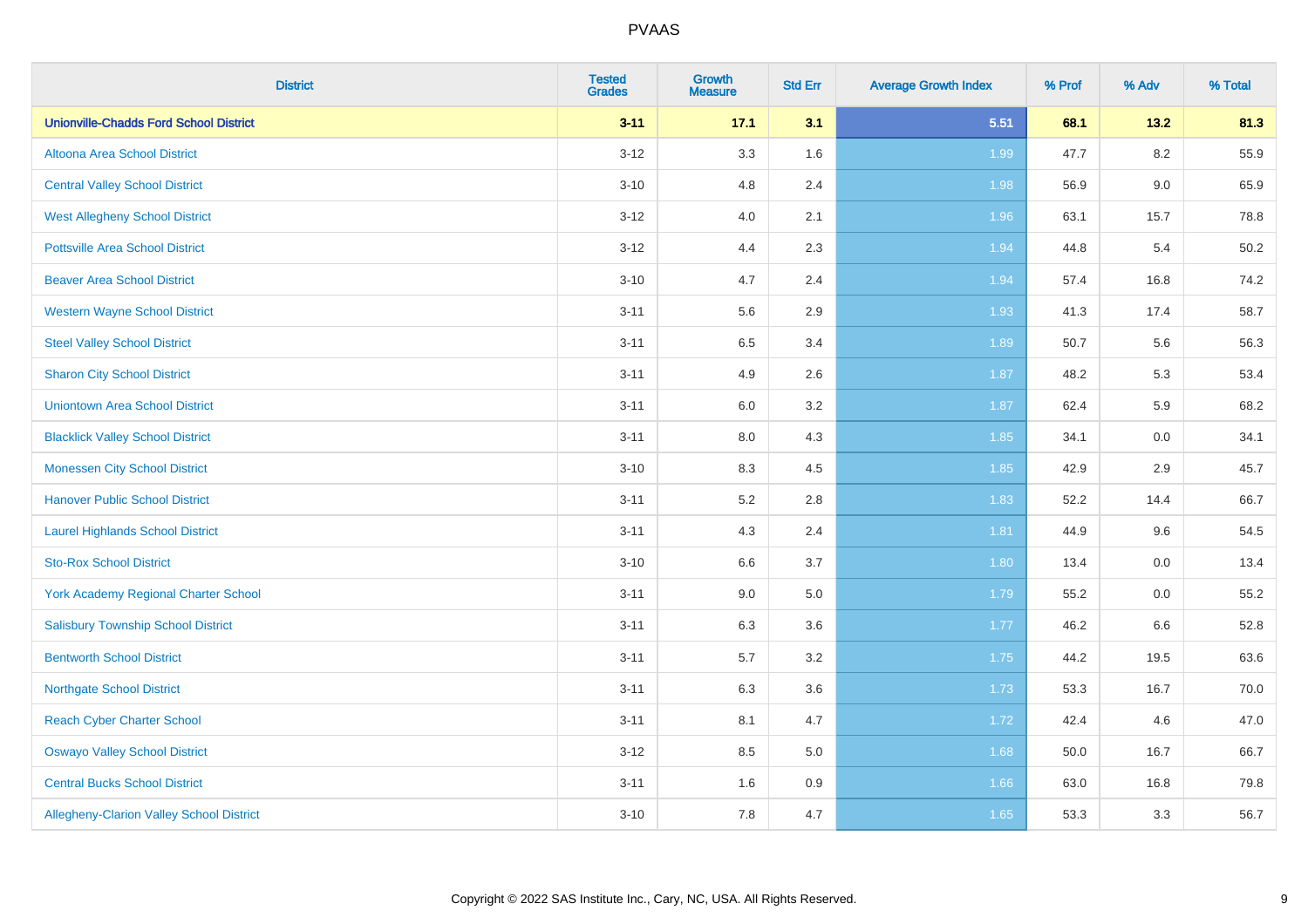| <b>District</b>                                    | <b>Tested</b><br><b>Grades</b> | <b>Growth</b><br><b>Measure</b> | <b>Std Err</b> | <b>Average Growth Index</b> | % Prof | % Adv | % Total |
|----------------------------------------------------|--------------------------------|---------------------------------|----------------|-----------------------------|--------|-------|---------|
| <b>Unionville-Chadds Ford School District</b>      | $3 - 11$                       | 17.1                            | 3.1            | 5.51                        | 68.1   | 13.2  | 81.3    |
| <b>Conrad Weiser Area School District</b>          | $3 - 11$                       | 3.6                             | $2.2\,$        | 1.63                        | 52.1   | 2.1   | 54.2    |
| Millersburg Area School District                   | $3 - 11$                       | 6.2                             | 3.8            | 1.63                        | 51.8   | 7.4   | 59.3    |
| Esperanza Academy Charter School                   | $4 - 11$                       | 4.0                             | 2.5            | 1.61                        | 32.4   | 0.7   | 33.1    |
| <b>Hermitage School District</b>                   | $3 - 12$                       | 3.8                             | 2.4            | 1.60                        | 57.5   | 9.3   | 66.8    |
| <b>Pleasant Valley School District</b>             | $3 - 11$                       | 3.1                             | 2.0            | 1.57                        | 57.2   | 5.5   | 62.8    |
| South Butler County School District                | $3 - 10$                       | 3.9                             | 2.5            | 1.54                        | 53.1   | 16.6  | 69.7    |
| <b>Armstrong School District</b>                   | $3 - 11$                       | 2.6                             | 1.7            | 1.53                        | 51.5   | 6.1   | 57.6    |
| <b>Warrior Run School District</b>                 | $3 - 11$                       | 4.6                             | 3.0            | 1.51                        | 40.9   | 8.1   | 49.0    |
| <b>Burrell School District</b>                     | $3 - 11$                       | 4.5                             | 3.1            | 1.48                        | 58.5   | 13.8  | 72.3    |
| <b>Everett Area School District</b>                | $3 - 11$                       | 5.0                             | 3.4            | 1.47                        | 60.5   | 1.3   | 61.8    |
| <b>New Brighton Area School District</b>           | $3 - 11$                       | 4.6                             | 3.1            | 1.47                        | 60.9   | 5.8   | 66.7    |
| <b>Loyalsock Township School District</b>          | $3 - 12$                       | 4.2                             | $2.8\,$        | 1.47                        | 54.3   | 2.1   | 56.4    |
| <b>Punxsutawney Area School District</b>           | $3 - 11$                       | 4.2                             | 2.9            | 1.45                        | 55.0   | 5.5   | 60.6    |
| <b>Towanda Area School District</b>                | $3 - 11$                       | 4.0                             | 2.8            | 1.44                        | 39.4   | 6.6   | 46.0    |
| <b>Methacton School District</b>                   | $3 - 11$                       | 2.5                             | 1.7            | 1.43                        | 62.5   | 16.4  | 79.0    |
| <b>Lincoln Park Performing Arts Charter School</b> | $7 - 11$                       | 3.6                             | 2.5            | 1.42                        | 59.6   | 14.7  | 74.3    |
| <b>KIPP Dubois Charter School</b>                  | $9 - 10$                       | 4.7                             | 3.3            | $1.40$                      | 31.0   | 1.4   | 32.4    |
| Capital Area School for the Arts Charter School    | $9 - 11$                       | 5.8                             | 4.1            | 1.39                        | 59.3   | 18.6  | 78.0    |
| <b>West York Area School District</b>              | $3 - 12$                       | 3.2                             | 2.3            | 1.38                        | 53.8   | 4.4   | 58.2    |
| <b>MaST Community Charter School II</b>            | $3 - 10$                       | 4.4                             | 3.2            | 1.37                        | 28.4   | 3.4   | 31.8    |
| <b>Pottsgrove School District</b>                  | $3 - 11$                       | 2.8                             | 2.0            | 1.35                        | 44.0   | 10.0  | 53.9    |
| Mastery Charter School - Shoemaker Campus          | $7 - 10$                       | 4.1                             | 3.0            | 1.34                        | 20.9   | 3.3   | 24.2    |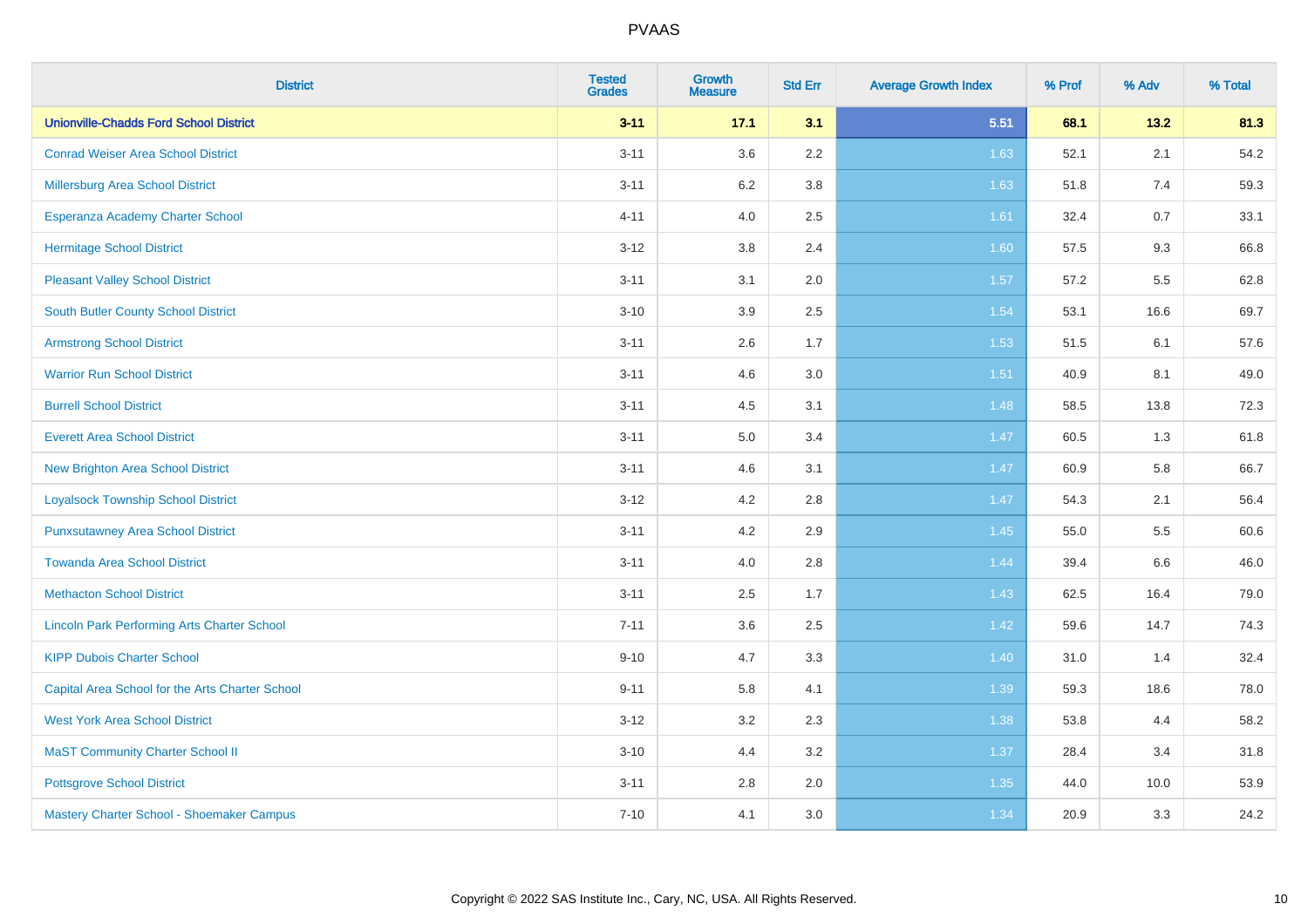| <b>District</b>                               | <b>Tested</b><br><b>Grades</b> | <b>Growth</b><br><b>Measure</b> | <b>Std Err</b> | <b>Average Growth Index</b> | % Prof | % Adv | % Total |
|-----------------------------------------------|--------------------------------|---------------------------------|----------------|-----------------------------|--------|-------|---------|
| <b>Unionville-Chadds Ford School District</b> | $3 - 11$                       | 17.1                            | 3.1            | 5.51                        | 68.1   | 13.2  | 81.3    |
| <b>Ligonier Valley School District</b>        | $3 - 11$                       | 4.2                             | 3.1            | 1.34                        | 59.1   | 10.3  | 69.5    |
| <b>Spring Cove School District</b>            | $3 - 11$                       | 3.4                             | 2.5            | 1.33                        | 47.8   | 12.7  | 60.4    |
| <b>Fairview School District</b>               | $3 - 11$                       | 3.4                             | 2.6            | 1.32                        | 57.2   | 17.6  | 74.8    |
| <b>Donegal School District</b>                | $3 - 12$                       | 3.1                             | 2.4            | 1.29                        | 60.6   | 9.1   | 69.7    |
| <b>Line Mountain School District</b>          | $3 - 11$                       | 4.1                             | 3.2            | 1.27                        | 52.9   | 9.2   | 62.1    |
| <b>Woodland Hills School District</b>         | $3 - 12$                       | 3.2                             | 2.6            | 1.22                        | 31.4   | 3.6   | 35.0    |
| <b>Halifax Area School District</b>           | $3 - 11$                       | 4.7                             | 3.9            | 1.22                        | 61.5   | 9.6   | 71.2    |
| <b>Port Allegany School District</b>          | $3 - 11$                       | 4.4                             | 3.6            | 1.21                        | 28.1   | 9.4   | 37.5    |
| <b>Shanksville-Stonycreek School District</b> | $3 - 10$                       | 7.0                             | 5.9            | 1.20                        | 64.7   | 17.6  | 82.4    |
| <b>Central Cambria School District</b>        | $3 - 11$                       | 3.0                             | 2.5            | 1.17                        | 56.2   | 9.7   | 66.0    |
| Esperanza Cyber Charter School                | $3 - 11$                       | 7.1                             | 6.1            | 1.16                        | 9.1    | 0.0   | 9.1     |
| <b>Tidioute Community Charter School</b>      | $3 - 11$                       | $5.7\,$                         | 5.1            | 1.11                        | 34.4   | 21.9  | 56.2    |
| Morrisville Borough School District           | $3 - 11$                       | 4.8                             | 4.3            | 1.10                        | 30.2   | 2.3   | 32.6    |
| <b>Leechburg Area School District</b>         | $3 - 11$                       | 4.4                             | 4.0            | 1.09                        | 47.8   | 19.6  | 67.4    |
| Meyersdale Area School District               | $3 - 11$                       | 4.2                             | 4.0            | 1.07                        | 43.1   | 6.9   | 50.0    |
| <b>General Mclane School District</b>         | $3 - 11$                       | 3.1                             | 2.9            | 1.07                        | 62.3   | 4.9   | 67.2    |
| <b>Williamsport Area School District</b>      | $3 - 11$                       | 1.9                             | 1.8            | 1.04                        | 44.1   | 12.8  | 56.9    |
| <b>Franklin Regional School District</b>      | $3 - 11$                       | 2.0                             | 1.9            | 1.02                        | 66.7   | 15.5  | 82.1    |
| <b>Manheim Central School District</b>        | $3 - 11$                       | 2.1                             | 2.1            | $1.01$                      | 53.2   | 11.6  | 64.8    |
| <b>Tunkhannock Area School District</b>       | $3 - 11$                       | 2.3                             | 2.2            | 1.01                        | 44.9   | 9.6   | 54.6    |
| Mastery Charter School - Pickett Campus       | $6 - 10$                       | 5.6                             | 5.7            | 1.00                        | 27.8   | 0.0   | 27.8    |
| Lehigh Career & Technical Institute           | $10 - 12$                      | 5.6                             | 5.6            | 0.99                        | 78.3   | 0.0   | 78.3    |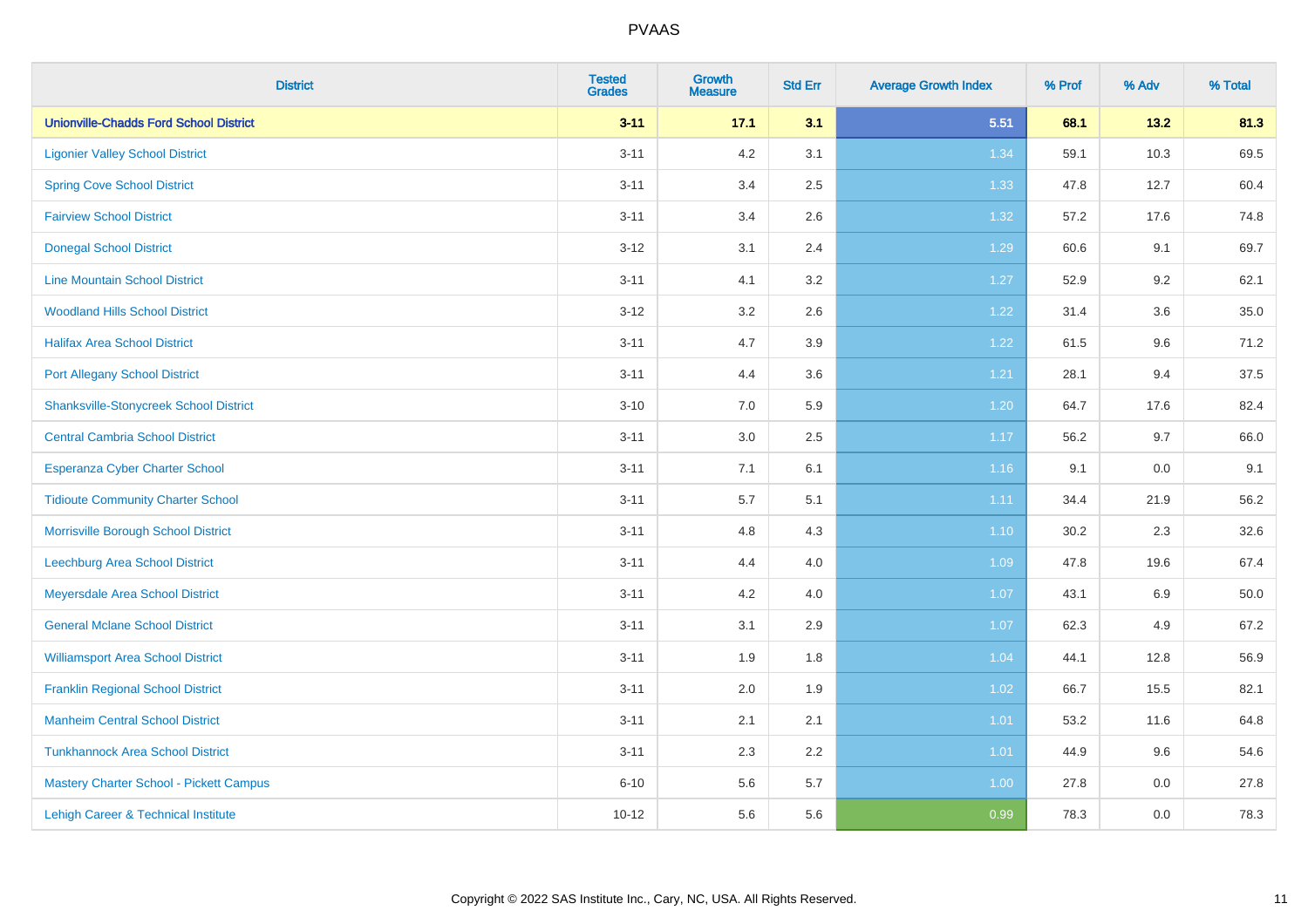| <b>District</b>                                | <b>Tested</b><br><b>Grades</b> | Growth<br><b>Measure</b> | <b>Std Err</b> | <b>Average Growth Index</b> | % Prof | % Adv | % Total |
|------------------------------------------------|--------------------------------|--------------------------|----------------|-----------------------------|--------|-------|---------|
| <b>Unionville-Chadds Ford School District</b>  | $3 - 11$                       | 17.1                     | 3.1            | 5.51                        | 68.1   | 13.2  | 81.3    |
| <b>Bensalem Township School District</b>       | $3 - 11$                       | 1.6                      | 1.6            | 0.98                        | 38.8   | 8.3   | 47.1    |
| <b>Hopewell Area School District</b>           | $3 - 11$                       | 2.6                      | 2.7            | 0.97                        | 58.4   | 4.0   | 62.4    |
| <b>Berlin Brothersvalley School District</b>   | $3 - 11$                       | 4.0                      | 4.2            | 0.96                        | 48.8   | 14.0  | 62.8    |
| <b>Clairton City School District</b>           | $3 - 11$                       | 3.5                      | 3.7            | 0.95                        | 13.4   | 0.0   | 13.4    |
| <b>Lower Moreland Township School District</b> | $3 - 11$                       | 2.0                      | 2.2            | 0.95                        | 62.8   | 17.0  | 79.8    |
| <b>Baldwin-Whitehall School District</b>       | $3 - 11$                       | 1.8                      | 1.9            | 0.94                        | 58.6   | 8.6   | 67.1    |
| <b>Keystone School District</b>                | $3 - 11$                       | 3.1                      | 3.3            | 0.94                        | 50.6   | 6.5   | 57.1    |
| <b>Bedford Area School District</b>            | $3 - 11$                       | 2.5                      | 2.6            | 0.93                        | 48.5   | 10.0  | 58.5    |
| Northwestern Lehigh School District            | $3 - 11$                       | 2.2                      | 2.3            | 0.93                        | 53.3   | 9.7   | 63.0    |
| West Jefferson Hills School District           | $3 - 11$                       | 1.8                      | 2.1            | 0.88                        | 55.7   | 20.8  | 76.4    |
| South Fayette Township School District         | $3 - 11$                       | 1.7                      | 2.0            | 0.88                        | 61.0   | 26.5  | 87.6    |
| <b>North Clarion County School District</b>    | $3 - 12$                       | 3.7                      | 4.3            | 0.85                        | 67.5   | 15.0  | 82.5    |
| <b>Marple Newtown School District</b>          | $3 - 11$                       | 2.0                      | 2.4            | 0.81                        | 57.6   | 12.8  | 70.4    |
| <b>Mcguffey School District</b>                | $3 - 11$                       | 2.1                      | 2.6            | 0.81                        | 57.7   | 3.1   | 60.8    |
| Camp Hill School District                      | $3-12$                         | 2.3                      | 3.0            | 0.78                        | 53.6   | 17.5  | 71.1    |
| Urban Pathways 6-12 Charter School             | $6 - 11$                       | 4.8                      | 6.4            | 0.75                        | 28.6   | 0.0   | 28.6    |
| Southeastern Greene School District            | $3 - 10$                       | 3.3                      | 4.6            | 0.72                        | 57.6   | 6.1   | 63.6    |
| <b>Harmony Area School District</b>            | $3 - 10$                       | 4.5                      | 6.3            | 0.72                        | 33.3   | 13.3  | 46.7    |
| <b>Athens Area School District</b>             | $3 - 11$                       | 1.6                      | 2.5            | 0.64                        | 46.9   | 7.6   | 54.5    |
| <b>United School District</b>                  | $3 - 11$                       | 2.1                      | 3.4            | 0.63                        | 60.3   | 6.6   | 66.9    |
| <b>Laurel School District</b>                  | $3 - 11$                       | 1.8                      | 3.1            | 0.59                        | 70.1   | 2.3   | 72.4    |
| <b>Commodore Perry School District</b>         | $3 - 11$                       | 3.2                      | 5.5            | 0.58                        | 58.3   | 0.0   | 58.3    |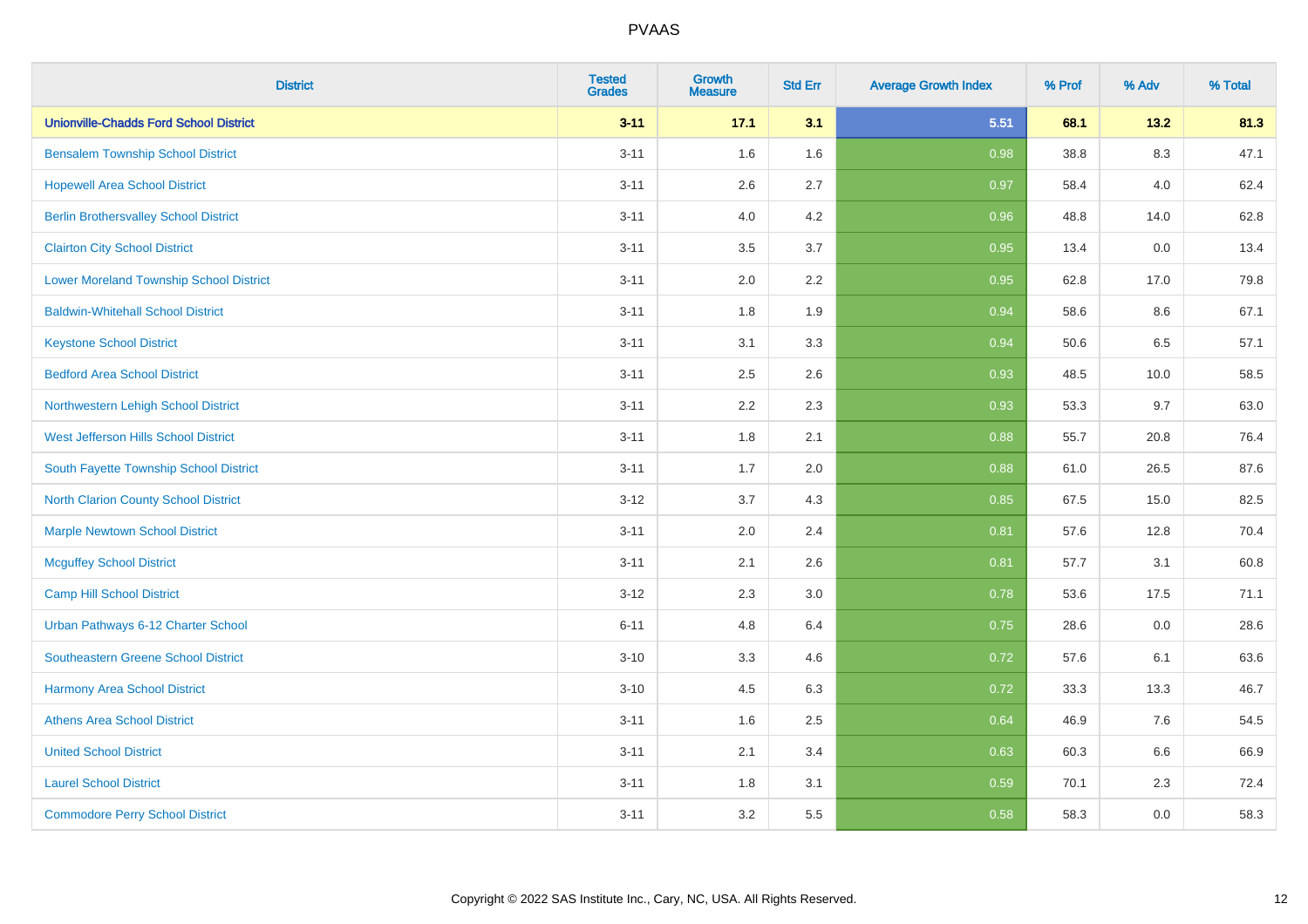| <b>District</b>                               | <b>Tested</b><br><b>Grades</b> | Growth<br><b>Measure</b> | <b>Std Err</b> | <b>Average Growth Index</b> | % Prof | % Adv   | % Total |
|-----------------------------------------------|--------------------------------|--------------------------|----------------|-----------------------------|--------|---------|---------|
| <b>Unionville-Chadds Ford School District</b> | $3 - 11$                       | 17.1                     | 3.1            | 5.51                        | 68.1   | 13.2    | 81.3    |
| <b>Forbes Road School District</b>            | $3 - 11$                       | 2.8                      | 5.1            | 0.56                        | 41.4   | 10.3    | 51.7    |
| <b>Schuylkill Valley School District</b>      | $3 - 11$                       | 1.4                      | 2.5            | 0.56                        | 55.1   | 10.2    | 65.3    |
| <b>Union School District</b>                  | $3 - 12$                       | 2.3                      | 4.2            | 0.54                        | 32.6   | 7.0     | 39.5    |
| <b>Radnor Township School District</b>        | $3-12$                         | 1.0                      | 2.1            | 0.50                        | 65.0   | 23.2    | 88.2    |
| <b>Hanover Area School District</b>           | $3 - 11$                       | 2.2                      | 4.6            | 0.48                        | 42.9   | 5.7     | 48.6    |
| <b>Purchase Line School District</b>          | $3 - 12$                       | 1.7                      | 3.5            | 0.47                        | 43.1   | 5.4     | 48.5    |
| <b>Upper Adams School District</b>            | $3 - 11$                       | 1.3                      | 2.9            | 0.47                        | 55.2   | 8.6     | 63.8    |
| <b>Roberto Clemente Charter School</b>        | $3-12$                         | 2.2                      | 4.9            | 0.45                        | 27.5   | $5.0\,$ | 32.5    |
| <b>Union Area School District</b>             | $3 - 11$                       | 1.9                      | 4.3            | 0.44                        | 61.5   | 0.0     | 61.5    |
| Mastery Charter High School-Lenfest Campus    | $7 - 11$                       | 2.5                      | 5.7            | 0.43                        | 40.0   | 0.0     | 40.0    |
| <b>Galeton Area School District</b>           | $3 - 11$                       | 2.2                      | 5.3            | 0.42                        | 41.3   | 4.4     | 45.6    |
| <b>Newport School District</b>                | $3-12$                         | 1.4                      | 3.5            | 0.41                        | 51.5   | 10.3    | 61.8    |
| <b>Tussey Mountain School District</b>        | $3 - 12$                       | 1.5                      | 3.7            | 0.40                        | 38.6   | 1.8     | 40.4    |
| <b>South Eastern School District</b>          | $3 - 11$                       | 0.9                      | 2.4            | 0.39                        | 54.8   | 6.6     | 61.4    |
| <b>Gateway School District</b>                | $3 - 11$                       | 0.8                      | 2.2            | 0.38                        | 52.1   | 13.8    | 65.9    |
| <b>Wallingford-Swarthmore School District</b> | $3 - 10$                       | 0.9                      | 2.4            | 0.38                        | 64.4   | 22.7    | 87.1    |
| <b>Lakeland School District</b>               | $3 - 11$                       | 1.1                      | 2.8            | 0.38                        | 48.6   | 3.7     | 52.3    |
| <b>Lower Dauphin School District</b>          | $3 - 11$                       | 0.6                      | 1.9            | 0.33                        | 49.2   | 12.6    | 61.8    |
| <b>Wyomissing Area School District</b>        | $3 - 12$                       | 0.8                      | 2.6            | 0.33                        | 55.7   | 17.6    | 73.3    |
| <b>Mastery Charter School - Thomas Campus</b> | $3 - 10$                       | 2.1                      | 6.2            | 0.33                        | 28.6   | 0.0     | 28.6    |
| Lehigh Valley Academy Regional Charter School | $3 - 11$                       | 0.7                      | 2.3            | 0.32                        | 46.3   | 5.0     | 51.4    |
| <b>Greater Latrobe School District</b>        | $3 - 11$                       | 0.6                      | 1.9            | 0.31                        | 55.5   | 14.1    | 69.5    |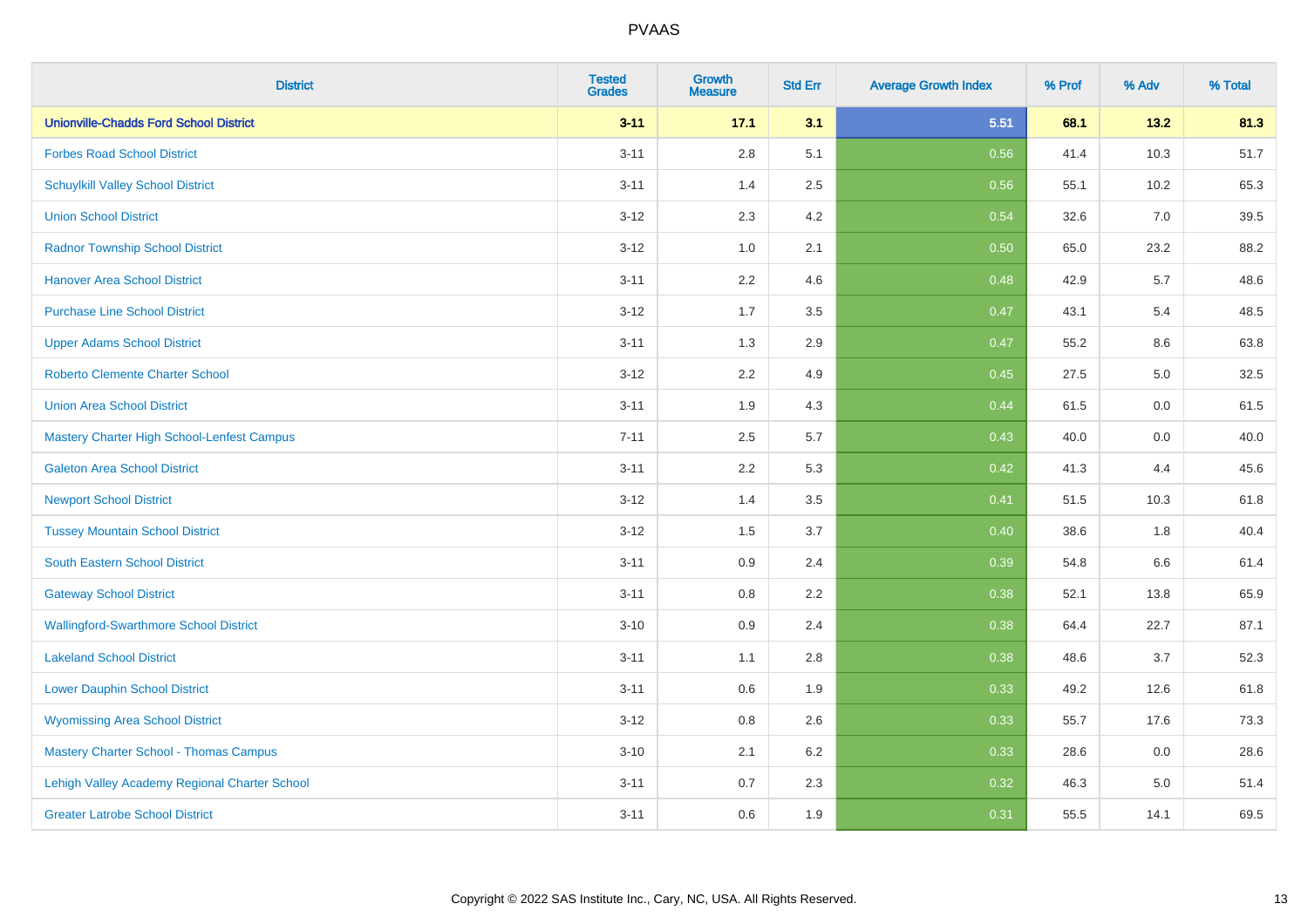| <b>District</b>                               | <b>Tested</b><br><b>Grades</b> | Growth<br><b>Measure</b> | <b>Std Err</b> | <b>Average Growth Index</b> | % Prof | % Adv   | % Total |
|-----------------------------------------------|--------------------------------|--------------------------|----------------|-----------------------------|--------|---------|---------|
| <b>Unionville-Chadds Ford School District</b> | $3 - 11$                       | 17.1                     | 3.1            | 5.51                        | 68.1   | 13.2    | 81.3    |
| <b>Greenville Area School District</b>        | $3 - 11$                       | 0.7                      | 2.9            | 0.26                        | 53.4   | 6.9     | 60.3    |
| <b>Bloomsburg Area School District</b>        | $3 - 10$                       | 0.7                      | 3.0            | 0.23                        | 55.9   | 11.8    | 67.6    |
| <b>Jersey Shore Area School District</b>      | $3 - 11$                       | 0.5                      | 2.6            | 0.21                        | 47.1   | 9.2     | 56.2    |
| <b>Reynolds School District</b>               | $3 - 10$                       | 0.5                      | 3.4            | 0.16                        | 52.1   | 7.0     | 59.2    |
| <b>Brockway Area School District</b>          | $3 - 11$                       | 0.6                      | 3.6            | 0.16                        | 49.2   | 7.7     | 56.9    |
| Northern Lebanon School District              | $3 - 11$                       | 0.4                      | 2.5            | 0.15                        | 28.0   | 3.0     | 31.0    |
| <b>Danville Area School District</b>          | $3 - 11$                       | 0.4                      | 2.6            | 0.15                        | 57.4   | 18.4    | 75.7    |
| <b>Smethport Area School District</b>         | $3 - 12$                       | 0.6                      | 3.9            | 0.15                        | 37.0   | 1.8     | 38.9    |
| Insight PA Cyber Charter School               | $3 - 11$                       | 0.7                      | 5.7            | 0.12                        | 50.0   | 4.8     | 54.8    |
| <b>Hempfield School District</b>              | $3 - 11$                       | 0.1                      | 1.4            | 0.08                        | 58.2   | 9.9     | 68.2    |
| <b>West Branch Area School District</b>       | $3 - 11$                       | 0.2                      | 3.8            | 0.05                        | 47.2   | 1.9     | 49.1    |
| East Stroudsburg Area School District         | $3 - 11$                       | 0.1                      | 1.6            | 0.05                        | 45.8   | $7.8\,$ | 53.6    |
| <b>Wilkes-Barre Area School District</b>      | $3 - 11$                       | 0.1                      | 3.2            | 0.02                        | 35.5   | 5.4     | 40.9    |
| <b>Susquenita School District</b>             | $3 - 11$                       | $-0.1$                   | 2.8            | $-0.01$                     | 47.7   | 10.1    | 57.8    |
| <b>Penn Cambria School District</b>           | $3 - 11$                       | $-0.0$                   | 2.7            | $-0.01$                     | 61.5   | 7.7     | 69.2    |
| <b>Kutztown Area School District</b>          | $3 - 12$                       | $-0.2$                   | 3.2            | $-0.05$                     | 55.4   | 13.3    | 68.7    |
| <b>Avella Area School District</b>            | $3 - 12$                       | $-0.3$                   | 4.7            | $-0.05$                     | 49.3   | 14.5    | 63.8    |
| <b>Mercer Area School District</b>            | $3 - 11$                       | $-0.2$                   | 3.3            | $-0.06$                     | 56.0   | 8.0     | 64.0    |
| <b>Warren County School District</b>          | $3 - 11$                       | $-0.1$                   | 1.8            | $-0.06$                     | 37.2   | 5.3     | 42.6    |
| <b>Chester-Upland School District</b>         | $3 - 11$                       | $-0.3$                   | 2.7            | $-0.09$                     | 13.8   | 0.8     | 14.6    |
| New Kensington-Arnold School District         | $3 - 11$                       | $-0.4$                   | 3.8            | $-0.10$                     | 40.7   | 3.7     | 44.4    |
| <b>Blue Ridge School District</b>             | $3 - 11$                       | $-0.5$                   | 3.6            | $-0.12$                     | 44.6   | 3.1     | 47.7    |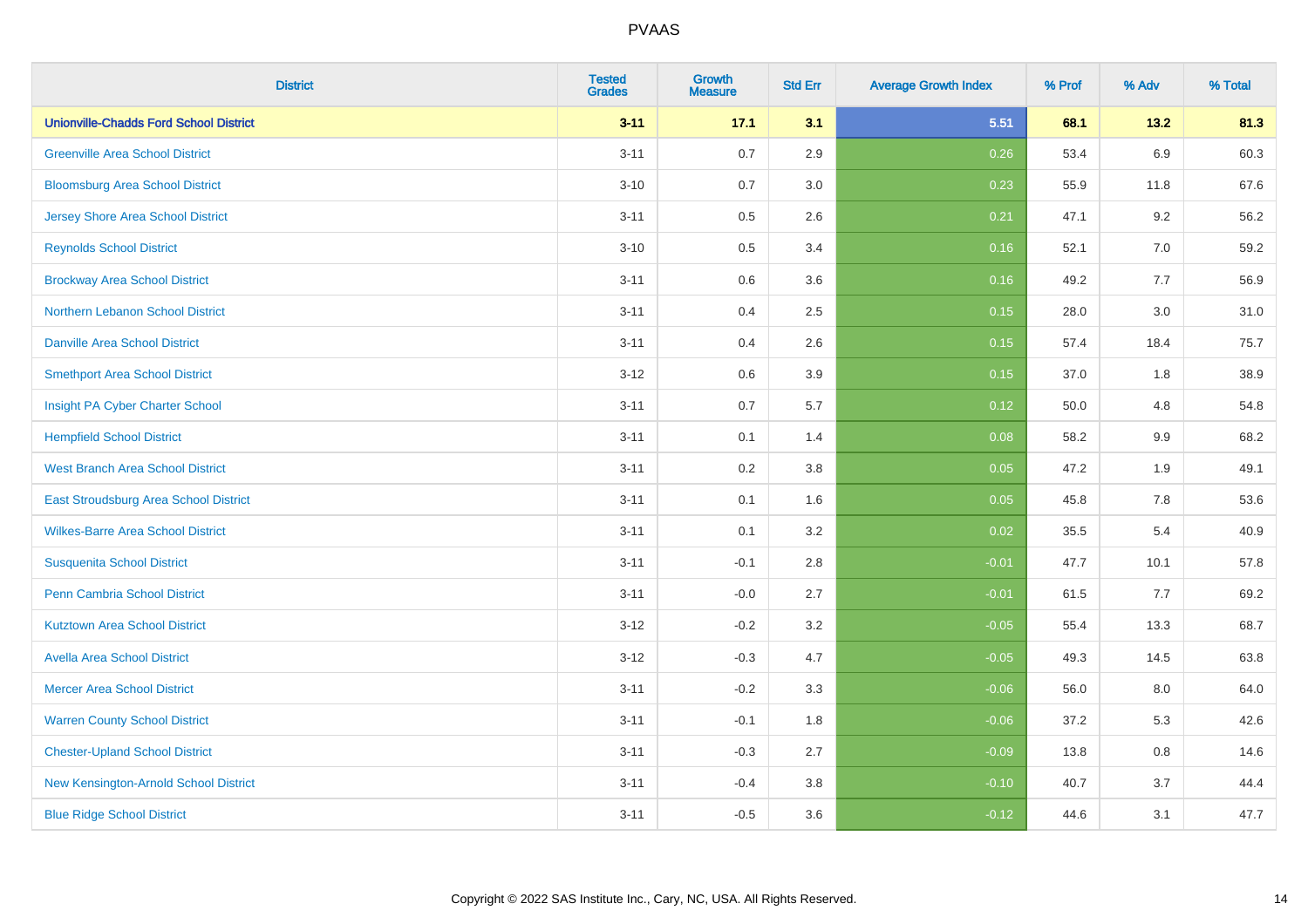| <b>District</b>                                    | <b>Tested</b><br><b>Grades</b> | <b>Growth</b><br><b>Measure</b> | <b>Std Err</b> | <b>Average Growth Index</b> | % Prof | % Adv | % Total |
|----------------------------------------------------|--------------------------------|---------------------------------|----------------|-----------------------------|--------|-------|---------|
| <b>Unionville-Chadds Ford School District</b>      | $3 - 11$                       | 17.1                            | 3.1            | 5.51                        | 68.1   | 13.2  | 81.3    |
| <b>Central Fulton School District</b>              | $3 - 11$                       | $-0.5$                          | 3.5            | $-0.14$                     | 51.4   | 8.6   | 60.0    |
| <b>Otto-Eldred School District</b>                 | $3 - 11$                       | $-0.7$                          | 4.2            | $-0.15$                     | 56.2   | 6.2   | 62.5    |
| <b>Oley Valley School District</b>                 | $3 - 11$                       | $-0.4$                          | 2.8            | $-0.15$                     | 43.1   | 12.9  | 56.0    |
| Philadelphia Electrical & Tech Charter High School | $10 - 10$                      | $-0.5$                          | 2.9            | $-0.15$                     | 8.8    | 0.0   | 8.8     |
| <b>Bellefonte Area School District</b>             | $3 - 11$                       | $-0.4$                          | 2.2            | $-0.17$                     | 47.6   | 10.6  | 58.2    |
| <b>Southern Lehigh School District</b>             | $3 - 11$                       | $-0.4$                          | 2.3            | $-0.17$                     | 66.1   | 11.9  | 78.0    |
| <b>Crestwood School District</b>                   | $3 - 11$                       | $-0.4$                          | 2.4            | $-0.17$                     | 57.4   | 17.0  | 74.4    |
| <b>Achievement House Charter School</b>            | $7 - 11$                       | $-0.7$                          | 4.0            | $-0.17$                     | 32.5   | 2.6   | 35.1    |
| <b>Millville Area School District</b>              | $3 - 12$                       | $-0.9$                          | 4.7            | $-0.18$                     | 51.4   | 5.4   | 56.8    |
| <b>Mount Carmel Area School District</b>           | $3 - 11$                       | $-0.6$                          | 3.1            | $-0.18$                     | 45.3   | 2.1   | 47.4    |
| <b>Westinghouse Arts Academy Charter School</b>    | $9 - 10$                       | $-0.7$                          | 3.6            | $-0.19$                     | 59.2   | 8.4   | 67.6    |
| <b>Panther Valley School District</b>              | $3-12$                         | $-0.6$                          | 3.3            | $-0.19$                     | 47.9   | 4.3   | 52.1    |
| <b>Harrisburg City School District</b>             | $3 - 11$                       | $-0.4$                          | 2.1            | $-0.19$                     | 15.1   | 0.4   | 15.5    |
| <b>Girard School District</b>                      | $3 - 11$                       | $-0.6$                          | 2.7            | $-0.22$                     | 53.9   | 15.6  | 69.6    |
| <b>Lakeview School District</b>                    | $3 - 11$                       | $-0.9$                          | 3.7            | $-0.24$                     | 60.3   | 3.2   | 63.5    |
| <b>Glendale School District</b>                    | $3 - 10$                       | $-0.9$                          | 3.7            | $-0.24$                     | 50.0   | 5.4   | 55.4    |
| <b>Penn Manor School District</b>                  | $3 - 11$                       | $-0.4$                          | 1.6            | $-0.25$                     | 51.9   | 12.6  | 64.5    |
| <b>Tuscarora School District</b>                   | $3 - 11$                       | $-0.6$                          | 2.3            | $-0.27$                     | 45.1   | 8.1   | 53.2    |
| <b>Cornell School District</b>                     | $3 - 11$                       | $-1.6$                          | 5.0            | $-0.32$                     | 33.8   | 1.5   | 35.4    |
| <b>Albert Gallatin Area School District</b>        | $3 - 11$                       | $-0.8$                          | 2.4            | $-0.32$                     | 54.5   | 10.0  | 64.6    |
| Hope For Hyndman Charter School                    | $3 - 11$                       | $-2.0$                          | 6.1            | $-0.32$                     | 33.3   | 0.0   | 33.3    |
| <b>Palmerton Area School District</b>              | $3 - 11$                       | $-1.2$                          | 3.0            | $-0.39$                     | 57.4   | 5.0   | 62.4    |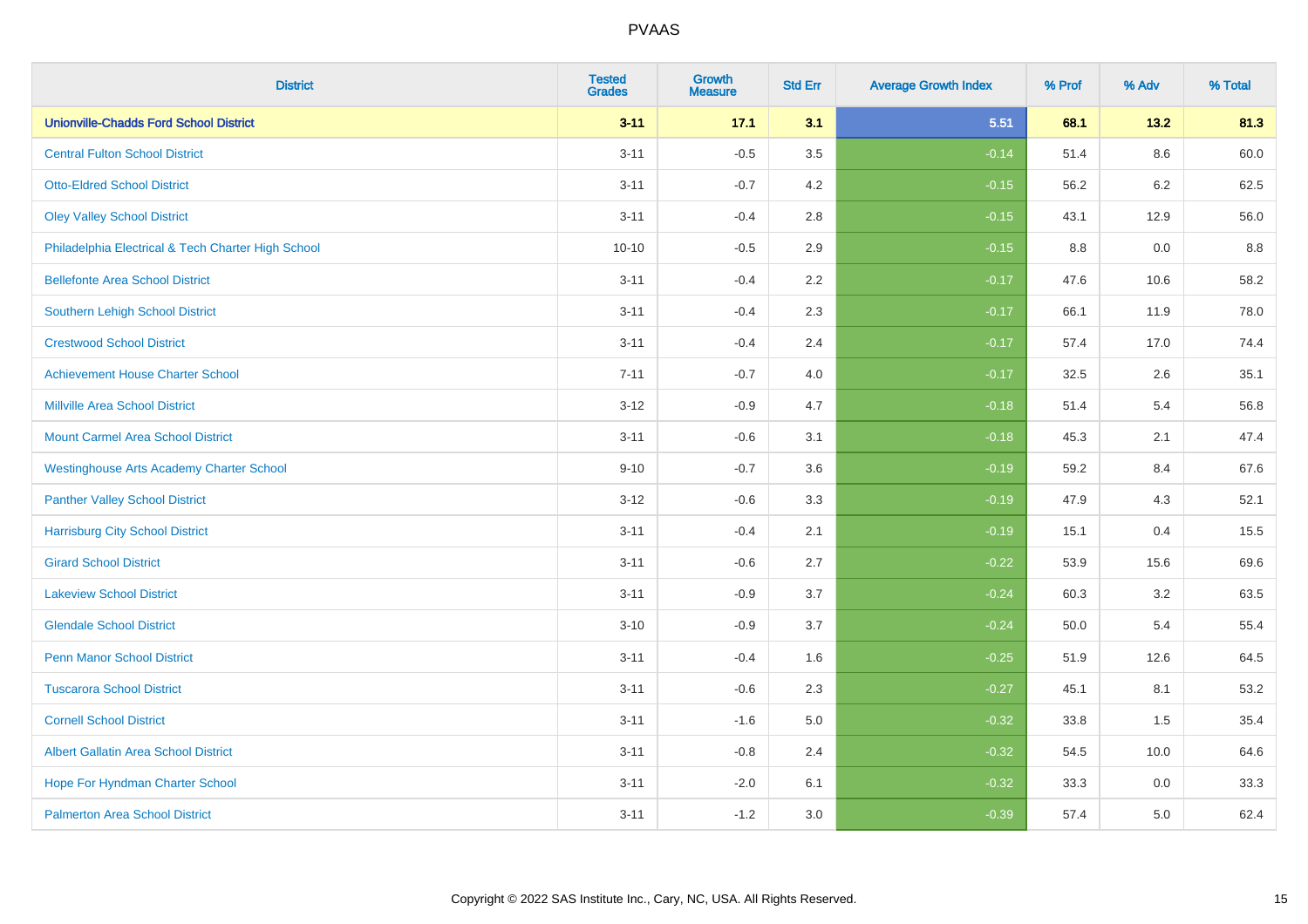| <b>District</b>                                         | <b>Tested</b><br><b>Grades</b> | <b>Growth</b><br><b>Measure</b> | <b>Std Err</b> | <b>Average Growth Index</b> | % Prof | % Adv   | % Total |
|---------------------------------------------------------|--------------------------------|---------------------------------|----------------|-----------------------------|--------|---------|---------|
| <b>Unionville-Chadds Ford School District</b>           | $3 - 11$                       | 17.1                            | 3.1            | 5.51                        | 68.1   | 13.2    | 81.3    |
| <b>Bellwood-Antis School District</b>                   | $3 - 10$                       | $-1.2$                          | 3.2            | $-0.39$                     | 55.1   | 10.1    | 65.2    |
| <b>Sharpsville Area School District</b>                 | $3 - 11$                       | $-1.4$                          | 3.5            | $-0.40$                     | 55.2   | 13.4    | 68.7    |
| North Schuylkill School District                        | $3 - 11$                       | $-1.0$                          | 2.4            | $-0.42$                     | 41.8   | 5.1     | 46.8    |
| <b>Bangor Area School District</b>                      | $3 - 12$                       | $-0.9$                          | 2.0            | $-0.43$                     | 44.3   | 4.7     | 49.0    |
| <b>Shaler Area School District</b>                      | $3 - 11$                       | $-0.8$                          | 1.9            | $-0.43$                     | 49.1   | 9.6     | 58.7    |
| <b>Conewago Valley School District</b>                  | $3 - 12$                       | $-0.9$                          | 2.0            | $-0.45$                     | 51.7   | 9.6     | 61.3    |
| <b>Elizabethtown Area School District</b>               | $3 - 12$                       | $-0.9$                          | 1.9            | $-0.47$                     | 50.0   | 11.2    | 61.2    |
| Center For Student Learning Charter School At Pennsbury | $6 - 12$                       | $-2.9$                          | 6.1            | $-0.47$                     | 42.9   | $0.0\,$ | 42.9    |
| South Side Area School District                         | $3 - 11$                       | $-1.6$                          | 3.3            | $-0.48$                     | 50.0   | 6.8     | 56.8    |
| <b>Wyoming Area School District</b>                     | $3 - 10$                       | $-1.3$                          | 2.6            | $-0.50$                     | 53.8   | 10.8    | 64.6    |
| <b>Canon-Mcmillan School District</b>                   | $3 - 11$                       | $-0.8$                          | 1.6            | $-0.50$                     | 58.7   | 15.9    | 74.6    |
| <b>Central Greene School District</b>                   | $3 - 11$                       | $-1.6$                          | 2.8            | $-0.55$                     | 54.2   | 2.8     | 57.0    |
| <b>Mid Valley School District</b>                       | $3 - 10$                       | $-1.7$                          | 3.0            | $-0.55$                     | 45.1   | 7.8     | 52.9    |
| <b>Manheim Township School District</b>                 | $3 - 12$                       | $-0.9$                          | 1.6            | $-0.58$                     | 53.2   | 15.5    | 68.7    |
| <b>Clarion-Limestone Area School District</b>           | $3 - 12$                       | $-2.5$                          | 4.1            | $-0.60$                     | 56.8   | 6.8     | 63.6    |
| <b>Burgettstown Area School District</b>                | $3 - 11$                       | $-2.1$                          | 3.4            | $-0.62$                     | 50.0   | 1.4     | 51.4    |
| <b>Susquehanna Community School District</b>            | $3 - 11$                       | $-2.8$                          | 4.2            | $-0.66$                     | 49.4   | 6.9     | 56.3    |
| <b>Fannett-Metal School District</b>                    | $3 - 11$                       | $-3.4$                          | 5.1            | $-0.67$                     | 38.7   | 8.1     | 46.8    |
| <b>Cheltenham School District</b>                       | $3 - 11$                       | $-1.4$                          | 2.1            | $-0.67$                     | 46.1   | 10.0    | 56.1    |
| <b>North Pocono School District</b>                     | $3 - 11$                       | $-2.3$                          | 3.4            | $-0.68$                     | 52.0   | 16.4    | 68.5    |
| Mt Lebanon School District                              | $3 - 11$                       | $-1.0$                          | 1.5            | $-0.70$                     | 61.9   | 24.0    | 85.9    |
| <b>Lehighton Area School District</b>                   | $3 - 11$                       | $-1.6$                          | 2.3            | $-0.70$                     | 51.1   | 5.6     | 56.7    |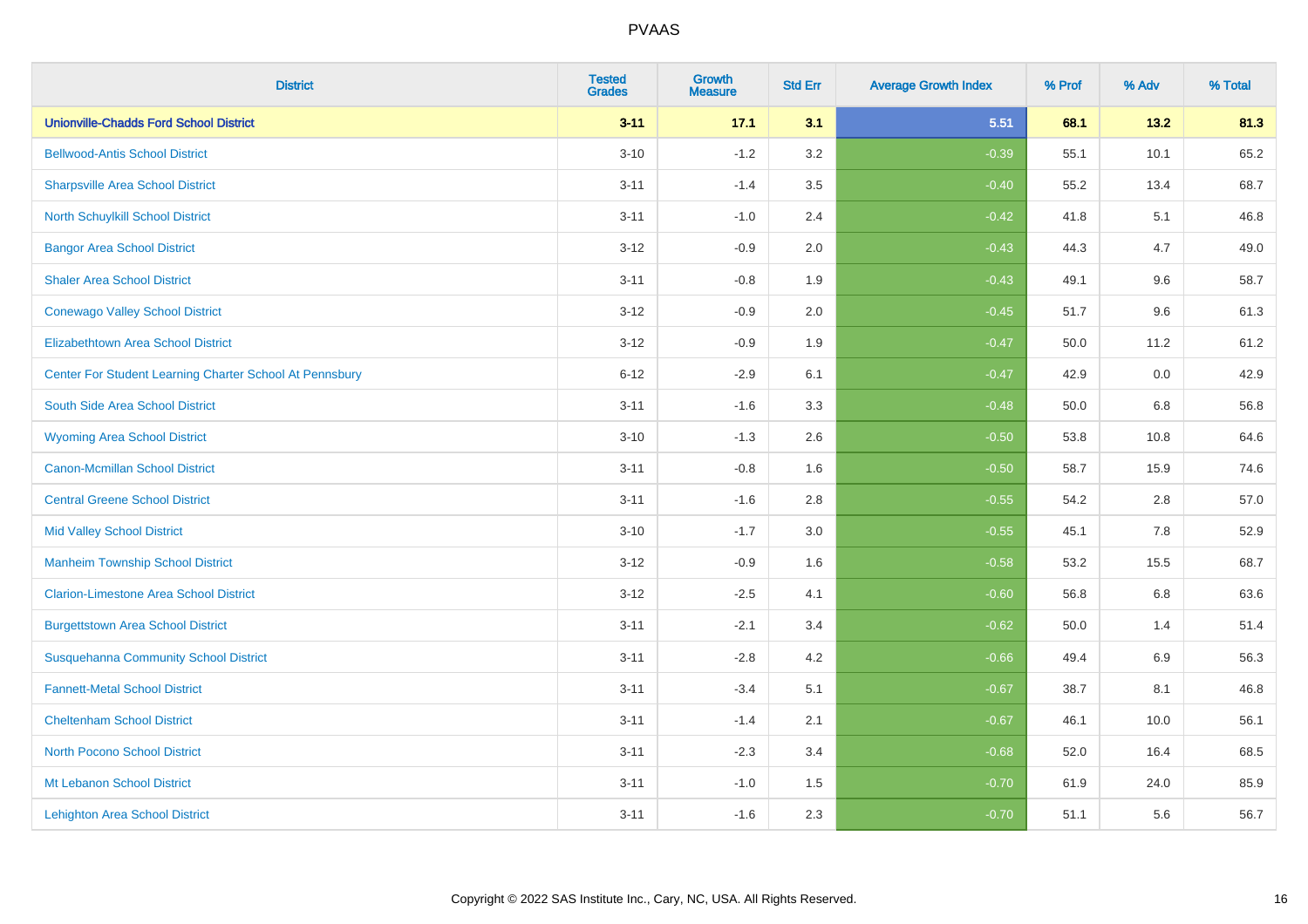| <b>District</b>                               | <b>Tested</b><br><b>Grades</b> | <b>Growth</b><br><b>Measure</b> | <b>Std Err</b> | <b>Average Growth Index</b> | % Prof | % Adv | % Total |
|-----------------------------------------------|--------------------------------|---------------------------------|----------------|-----------------------------|--------|-------|---------|
| <b>Unionville-Chadds Ford School District</b> | $3 - 11$                       | 17.1                            | 3.1            | 5.51                        | 68.1   | 13.2  | 81.3    |
| Huntingdon Area School District               | $3 - 11$                       | $-2.0$                          | 2.7            | $-0.72$                     | 36.8   | 10.3  | 47.0    |
| <b>Bald Eagle Area School District</b>        | $3 - 11$                       | $-2.1$                          | 2.7            | $-0.75$                     | 48.4   | 9.4   | 57.7    |
| <b>Turkeyfoot Valley Area School District</b> | $3 - 12$                       | $-4.3$                          | 5.6            | $-0.76$                     | 22.0   | 5.1   | 27.1    |
| <b>Gillingham Charter School</b>              | $3 - 11$                       | $-4.4$                          | 5.6            | $-0.77$                     | 20.8   | 8.3   | 29.2    |
| <b>Conemaugh Valley School District</b>       | $3 - 12$                       | $-3.2$                          | 4.1            | $-0.78$                     | 48.2   | 5.6   | 53.7    |
| <b>Northeast Bradford School District</b>     | $3 - 10$                       | $-3.1$                          | 4.0            | $-0.78$                     | 33.9   | 3.4   | 37.3    |
| Shenango Area School District                 | $3 - 11$                       | $-2.6$                          | 3.3            | $-0.79$                     | 50.6   | 13.9  | 64.6    |
| <b>Lebanon School District</b>                | $3 - 11$                       | $-1.6$                          | 1.9            | $-0.80$                     | 24.4   | 2.6   | 27.0    |
| <b>Forest Area School District</b>            | $3 - 11$                       | $-4.4$                          | 5.4            | $-0.81$                     | 36.2   | 2.1   | 38.3    |
| <b>Chartiers Valley School District</b>       | $3 - 11$                       | $-1.7$                          | 2.0            | $-0.81$                     | 54.7   | 8.4   | 63.1    |
| <b>Phoenixville Area School District</b>      | $3 - 11$                       | $-1.7$                          | 2.1            | $-0.83$                     | 59.9   | 10.6  | 70.5    |
| <b>Charleroi School District</b>              | $3 - 11$                       | $-2.6$                          | 3.0            | $-0.86$                     | 55.7   | 7.4   | 63.1    |
| <b>Montour School District</b>                | $3 - 11$                       | $-1.8$                          | 2.1            | $-0.88$                     | 61.4   | 15.1  | 76.5    |
| <b>Columbia Borough School District</b>       | $3-12$                         | $-3.1$                          | 3.5            | $-0.89$                     | 29.5   | 1.9   | 31.4    |
| <b>Sullivan County School District</b>        | $3 - 10$                       | $-4.0$                          | 4.4            | $-0.90$                     | 66.7   | 2.6   | 69.2    |
| <b>Austin Area School District</b>            | $3 - 11$                       | $-5.7$                          | 6.4            | $-0.90$                     | 33.3   | 5.6   | 38.9    |
| <b>Wyoming Valley West School District</b>    | $3 - 11$                       | $-2.2$                          | 2.4            | $-0.91$                     | 49.4   | 3.0   | 52.4    |
| Imhotep Institute Charter High School         | $9 - 11$                       | $-5.3$                          | 5.8            | $-0.92$                     | 25.0   | 0.0   | 25.0    |
| <b>North Hills School District</b>            | $3 - 11$                       | $-1.8$                          | 1.8            | $-0.96$                     | 59.1   | 14.1  | 73.2    |
| <b>Seneca Valley School District</b>          | $3 - 11$                       | $-1.4$                          | 1.4            | $-0.99$                     | 57.2   | 11.4  | 68.6    |
| <b>Valley Grove School District</b>           | $3 - 10$                       | $-3.7$                          | 3.7            | $-1.01$                     | 51.2   | 6.1   | 57.3    |
| <b>Lewisburg Area School District</b>         | $3 - 11$                       | $-2.7$                          | 2.6            | $-1.03$                     | 57.0   | 18.5  | 75.6    |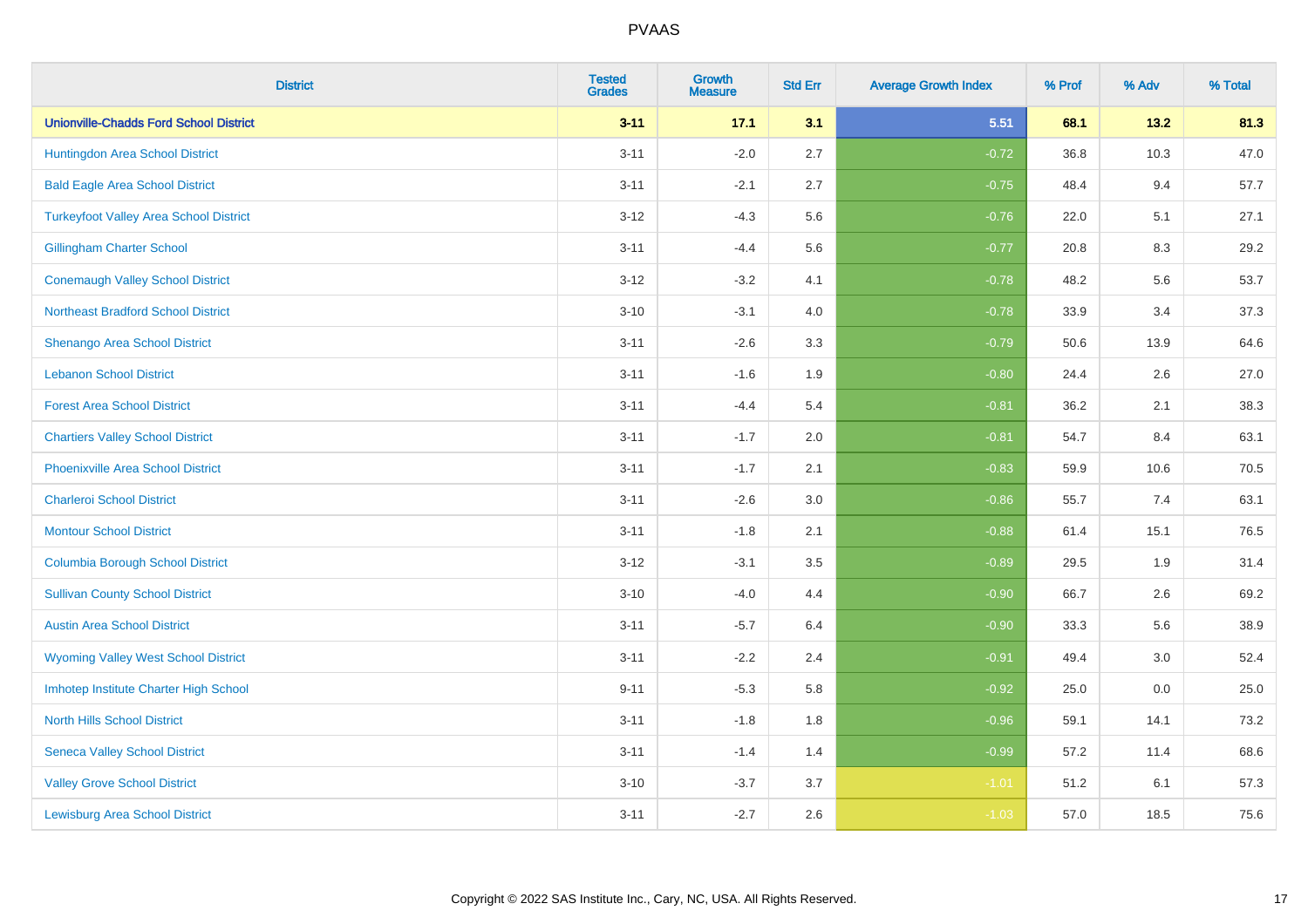| <b>District</b>                                | <b>Tested</b><br><b>Grades</b> | <b>Growth</b><br><b>Measure</b> | <b>Std Err</b> | <b>Average Growth Index</b> | % Prof | % Adv   | % Total |
|------------------------------------------------|--------------------------------|---------------------------------|----------------|-----------------------------|--------|---------|---------|
| <b>Unionville-Chadds Ford School District</b>  | $3 - 11$                       | 17.1                            | 3.1            | 5.51                        | 68.1   | 13.2    | 81.3    |
| <b>West Greene School District</b>             | $3 - 11$                       | $-4.5$                          | 4.3            | $-1.04$                     | 36.6   | 7.3     | 43.9    |
| <b>Quaker Valley School District</b>           | $3 - 11$                       | $-2.8$                          | 2.6            | $-1.08$                     | 55.2   | 13.2    | 68.4    |
| Oil City Area School District                  | $3 - 11$                       | $-2.9$                          | 2.6            | $-1.08$                     | 44.4   | 5.8     | 50.2    |
| <b>Conemaugh Township Area School District</b> | $3 - 12$                       | $-3.7$                          | 3.4            | $-1.09$                     | 53.8   | 17.6    | 71.4    |
| <b>Riverside School District</b>               | $3 - 11$                       | $-3.2$                          | 3.0            | $-1.09$                     | 43.0   | 9.0     | 52.0    |
| Juniata Valley School District                 | $3 - 11$                       | $-3.9$                          | 3.5            | $-1.10$                     | 44.4   | 3.5     | 47.8    |
| <b>Dallas School District</b>                  | $3 - 11$                       | $-2.5$                          | 2.2            | $-1.12$                     | 54.9   | 7.6     | 62.4    |
| Jeannette City School District                 | $3 - 11$                       | $-4.3$                          | 3.8            | $-1.13$                     | 46.7   | 7.5     | 54.2    |
| <b>Antietam School District</b>                | $3 - 10$                       | $-4.3$                          | 3.8            | $-1.13$                     | 36.4   | 5.4     | 41.8    |
| <b>Kane Area School District</b>               | $3 - 10$                       | $-3.7$                          | 3.2            | $-1.17$                     | 39.5   | 9.9     | 49.4    |
| <b>Chichester School District</b>              | $3 - 11$                       | $-2.7$                          | 2.3            | $-1.17$                     | 44.6   | $6.6\,$ | 51.2    |
| <b>Chestnut Ridge School District</b>          | $3 - 12$                       | $-3.4$                          | $2.9\,$        | $-1.17$                     | 46.6   | 5.8     | 52.4    |
| <b>Big Beaver Falls Area School District</b>   | $3 - 11$                       | $-3.9$                          | 3.3            | $-1.18$                     | 34.1   | 3.5     | 37.6    |
| <b>Greater Johnstown School District</b>       | $3 - 11$                       | $-3.1$                          | 2.6            | $-1.19$                     | 26.1   | 0.0     | 26.1    |
| <b>Riverview School District</b>               | $3 - 11$                       | $-4.6$                          | 3.8            | $-1.20$                     | 57.9   | 15.8    | 73.7    |
| <b>Scranton School District</b>                | $3 - 12$                       | $-2.9$                          | 2.4            | $-1.22$                     | 45.6   | 3.6     | 49.1    |
| <b>Elk Lake School District</b>                | $3 - 11$                       | $-4.0$                          | 3.3            | $-1.23$                     | 46.2   | 3.3     | 49.4    |
| <b>Apollo-Ridge School District</b>            | $3 - 12$                       | $-4.7$                          | 3.7            | $-1.24$                     | 50.0   | 10.0    | 60.0    |
| <b>Troy Area School District</b>               | $3 - 10$                       | $-4.3$                          | 3.4            | $-1.26$                     | 43.2   | 5.7     | 48.9    |
| <b>Bristol Borough School District</b>         | $3 - 12$                       | $-4.3$                          | 3.4            | $-1.27$                     | 39.7   | 1.3     | 41.0    |
| <b>Shade-Central City School District</b>      | $3 - 11$                       | $-5.9$                          | 4.6            | $-1.28$                     | 27.8   | 0.0     | 27.8    |
| <b>Ellwood City Area School District</b>       | $3 - 11$                       | $-4.2$                          | 3.2            | $-1.29$                     | 54.1   | 14.1    | 68.2    |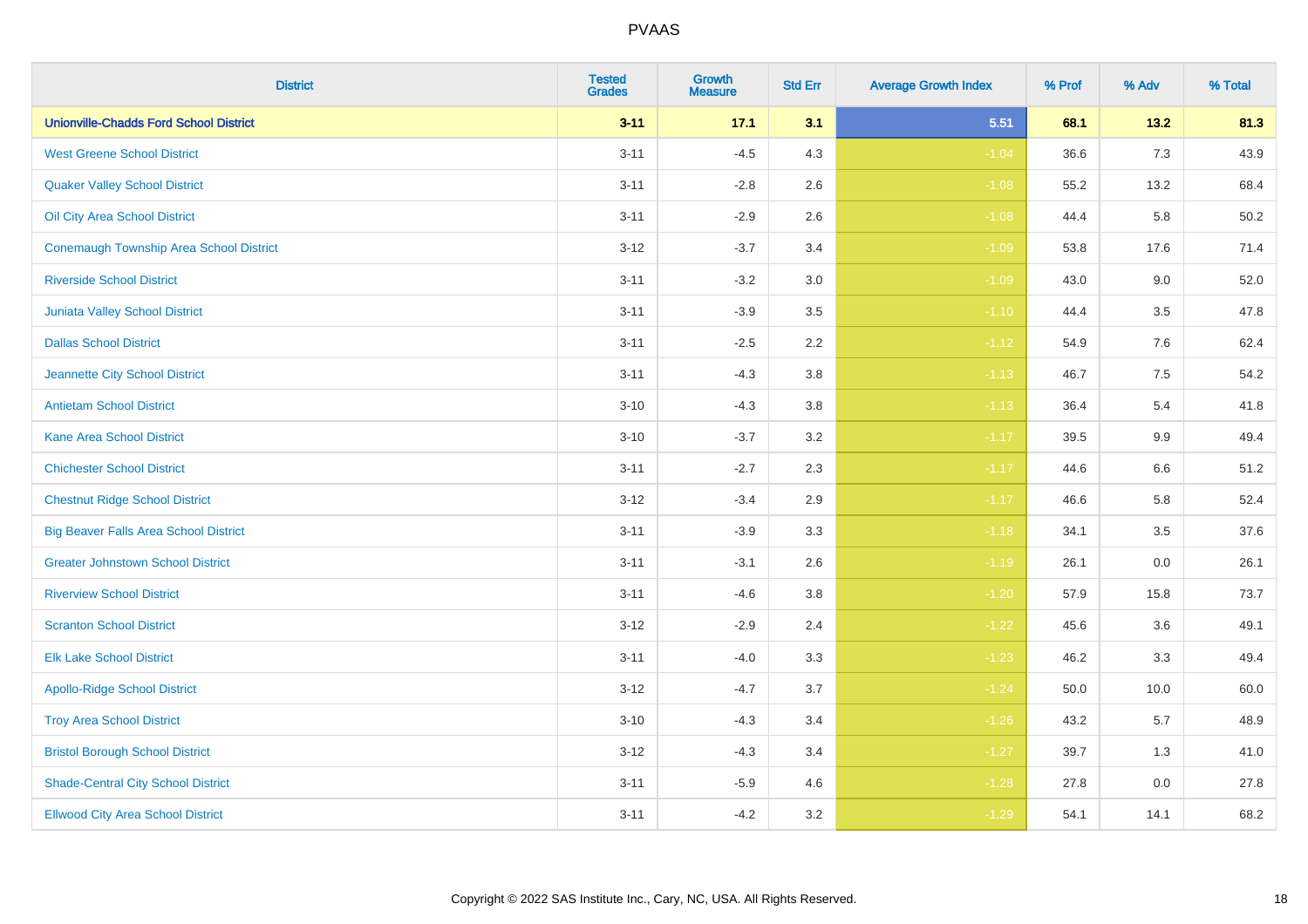| <b>District</b>                                                       | <b>Tested</b><br><b>Grades</b> | <b>Growth</b><br><b>Measure</b> | <b>Std Err</b> | <b>Average Growth Index</b> | % Prof | % Adv | % Total |
|-----------------------------------------------------------------------|--------------------------------|---------------------------------|----------------|-----------------------------|--------|-------|---------|
| <b>Unionville-Chadds Ford School District</b>                         | $3 - 11$                       | 17.1                            | 3.1            | 5.51                        | 68.1   | 13.2  | 81.3    |
| <b>Cambria Heights School District</b>                                | $3 - 10$                       | $-4.1$                          | 3.1            | $-1.32$                     | 51.0   | 6.0   | 57.0    |
| <b>Ferndale Area School District</b>                                  | $3 - 10$                       | $-5.8$                          | 4.3            | $-1.33$                     | 40.0   | 0.0   | 40.0    |
| <b>Greencastle-Antrim School District</b>                             | $3 - 11$                       | $-3.0$                          | 2.2            | $-1.36$                     | 62.4   | 9.9   | 72.3    |
| <b>Westmont Hilltop School District</b>                               | $3 - 11$                       | $-4.0$                          | 2.8            | $-1.40$                     | 36.3   | 13.3  | 49.6    |
| <b>Claysburg-Kimmel School District</b>                               | $3 - 11$                       | $-5.7$                          | 4.0            | $-1.42$                     | 42.9   | 8.2   | 51.0    |
| <b>MaST Community Charter School</b>                                  | $3 - 10$                       | $-4.1$                          | 2.7            | $-1.52$                     | 44.0   | 9.5   | 53.4    |
| <b>Fort Cherry School District</b>                                    | $3 - 10$                       | $-5.9$                          | 3.8            | $-1.56$                     | 55.2   | 5.2   | 60.3    |
| <b>Tri-Valley School District</b>                                     | $3 - 10$                       | $-6.4$                          | 4.1            | $-1.57$                     | 37.0   | 4.4   | 41.3    |
| Preparatory Charter School Of Mathematics, Science, Tech, And Careers | $9 - 10$                       | $-4.0$                          | 2.5            | $-1.59$                     | 15.0   | 0.0   | 15.0    |
| <b>Carbon Career &amp; Technical Institute</b>                        | $9 - 11$                       | $-5.7$                          | 3.6            | $-1.59$                     | 34.5   | $1.2$ | 35.7    |
| <b>Shamokin Area School District</b>                                  | $3 - 11$                       | $-7.7$                          | 4.8            | $-1.60$                     | 38.1   | 3.2   | 41.3    |
| <b>Fairfield Area School District</b>                                 | $3 - 11$                       | $-5.6$                          | 3.4            | $-1.66$                     | 57.9   | 4.0   | 61.8    |
| <b>Pottstown School District</b>                                      | $3 - 12$                       | $-4.0$                          | 2.4            | $-1.68$                     | 29.8   | 1.2   | 31.0    |
| <b>Twin Valley School District</b>                                    | $3 - 12$                       | $-3.6$                          | 2.1            | $-1.69$                     | 49.6   | 7.1   | 56.8    |
| <b>East Pennsboro Area School District</b>                            | $3 - 11$                       | $-4.2$                          | 2.5            | $-1.71$                     | 60.8   | 8.5   | 69.3    |
| <b>Brentwood Borough School District</b>                              | $3 - 11$                       | $-5.3$                          | 3.0            | $-1.72$                     | 52.0   | 6.1   | 58.2    |
| Perseus House Charter School Of Excellence                            | $6 - 11$                       | $-5.2$                          | 3.0            | $-1.72$                     | 16.5   | 0.0   | 16.5    |
| <b>Old Forge School District</b>                                      | $3 - 12$                       | $-5.9$                          | 3.4            | $-1.73$                     | 52.9   | 7.1   | 60.0    |
| <b>Canton Area School District</b>                                    | $3 - 11$                       | $-5.5$                          | 3.2            | $-1.75$                     | 40.7   | 2.3   | 43.0    |
| <b>Washington School District</b>                                     | $3 - 11$                       | $-4.9$                          | 2.8            | $-1.76$                     | 30.1   | 2.4   | 32.5    |
| <b>Pequea Valley School District</b>                                  | $3 - 11$                       | $-5.8$                          | 3.2            | $-1.80$                     | 39.8   | 9.1   | 48.9    |
| <b>Pittston Area School District</b>                                  | $3 - 11$                       | $-10.1$                         | 5.6            | $-1.80$                     | 38.1   | 9.5   | 47.6    |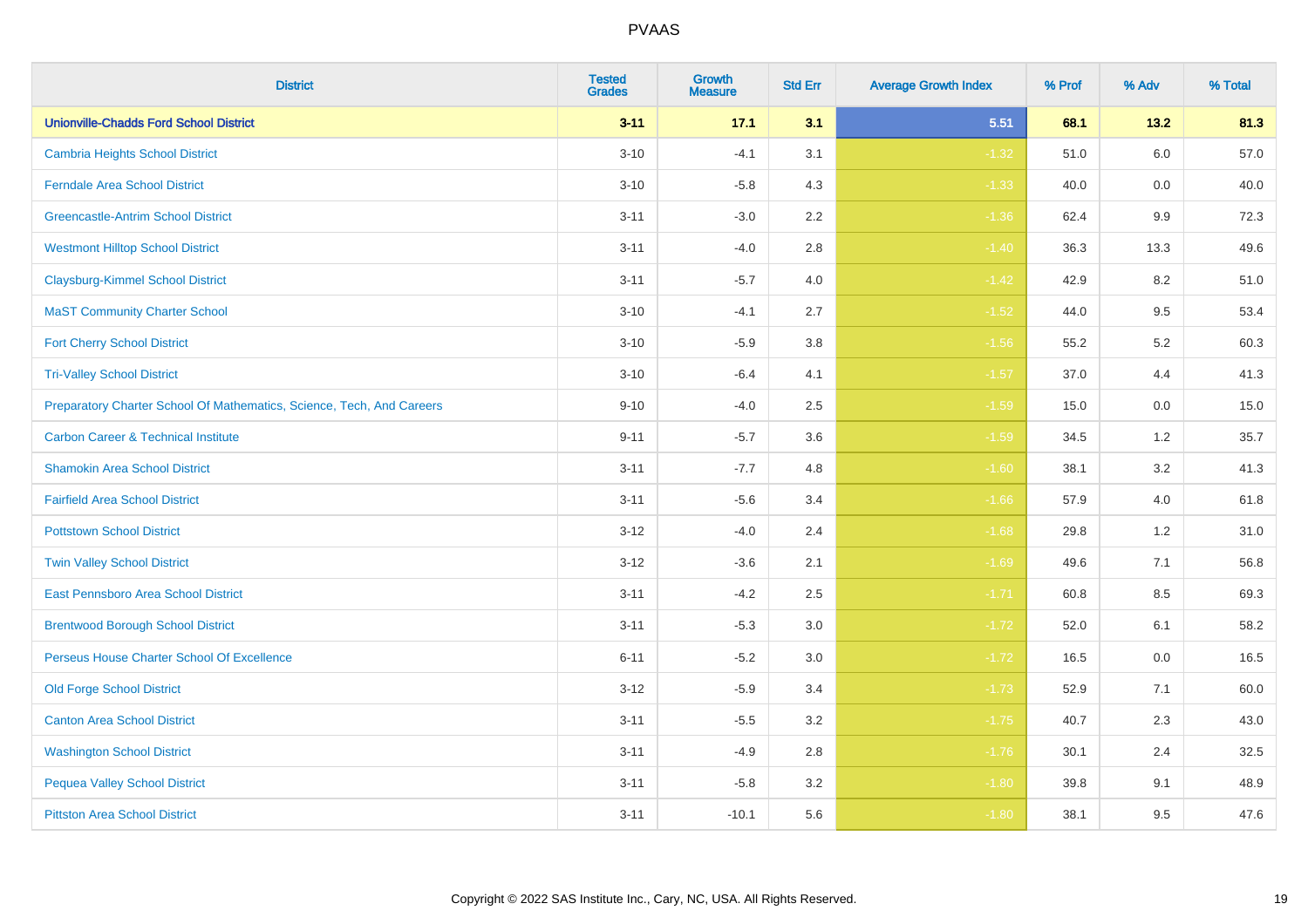| <b>District</b>                                   | <b>Tested</b><br><b>Grades</b> | <b>Growth</b><br><b>Measure</b> | <b>Std Err</b> | <b>Average Growth Index</b> | % Prof | % Adv   | % Total |
|---------------------------------------------------|--------------------------------|---------------------------------|----------------|-----------------------------|--------|---------|---------|
| <b>Unionville-Chadds Ford School District</b>     | $3 - 11$                       | 17.1                            | 3.1            | 5.51                        | 68.1   | 13.2    | 81.3    |
| <b>Brandywine Heights Area School District</b>    | $3 - 11$                       | $-4.9$                          | 2.7            | $-1.81$                     | 49.2   | $8.2\,$ | 57.4    |
| <b>Montrose Area School District</b>              | $3 - 10$                       | $-5.5$                          | 3.0            | $-1.82$                     | 46.7   | 5.4     | 52.2    |
| <b>Brownsville Area School District</b>           | $3 - 12$                       | $-7.2$                          | 3.9            | $-1.83$                     | 34.4   | 6.1     | 40.5    |
| <b>Central Columbia School District</b>           | $3 - 12$                       | $-4.8$                          | 2.6            | $-1.86$                     | 53.7   | 14.8    | 68.5    |
| <b>Kiski Area School District</b>                 | $3 - 11$                       | $-3.7$                          | 2.0            | $-1.86$                     | 57.4   | 10.4    | 67.8    |
| <b>East Allegheny School District</b>             | $3 - 11$                       | $-6.3$                          | 3.3            | $-1.87$                     | 31.9   | 9.7     | 41.7    |
| <b>Western Beaver County School District</b>      | $3 - 11$                       | $-7.8$                          | 4.2            | $-1.87$                     | 56.5   | 6.5     | 63.0    |
| <b>Greensburg Salem School District</b>           | $3 - 11$                       | $-4.4$                          | 2.4            | $-1.88$                     | 47.6   | 4.9     | 52.4    |
| Gettysburg Area School District                   | $3 - 11$                       | $-4.0$                          | 2.1            | $-1.89$                     | 45.3   | 14.0    | 59.3    |
| <b>Mount Pleasant Area School District</b>        | $3 - 11$                       | $-5.0$                          | 2.6            | $-1.93$                     | 52.6   | 0.0     | 52.6    |
| <b>Somerset Area School District</b>              | $3 - 11$                       | $-4.4$                          | 2.3            | $-1.93$                     | 44.4   | 14.9    | 59.3    |
| <b>Bermudian Springs School District</b>          | $3 - 11$                       | $-5.5$                          | 2.9            | $-1.94$                     | 56.4   | $6.8\,$ | 63.2    |
| <b>Forest City Regional School District</b>       | $3 - 12$                       | $-6.0$                          | $3.0\,$        | $-1.96$                     | 44.1   | 0.0     | 44.1    |
| <b>Mount Union Area School District</b>           | $3 - 10$                       | $-6.1$                          | 3.1            | $-1.97$                     | 32.2   | 3.4     | 35.6    |
| <b>Upper Dauphin Area School District</b>         | $3 - 11$                       | $-6.3$                          | 3.2            | $-1.98$                     | 37.4   | 4.8     | 42.2    |
| The New Academy Charter School                    | $8 - 11$                       | $-10.4$                         | 5.2            | $-2.00$                     | 0.0    | 0.0     | $0.0\,$ |
| <b>Moshannon Valley School District</b>           | $3 - 10$                       | $-7.0$                          | 3.4            | $-2.01$                     | 48.5   | 0.0     | 48.5    |
| <b>California Area School District</b>            | $3 - 10$                       | $-7.3$                          | 3.6            | $-2.02$                     | 42.6   | 9.8     | 52.5    |
| <b>Corry Area School District</b>                 | $3 - 11$                       | $-5.3$                          | 2.6            | $-2.03$                     | 38.5   | 6.0     | 44.5    |
| Karns City Area School District                   | $3 - 11$                       | $-6.0$                          | 2.9            | $-2.03$                     | 53.1   | 8.3     | 61.5    |
| <b>Middletown Area School District</b>            | $3 - 11$                       | $-5.3$                          | 2.6            | $-2.05$                     | 46.4   | 5.3     | 51.7    |
| <b>Executive Education Academy Charter School</b> | $3 - 10$                       | $-6.5$                          | 3.1            | $-2.08$                     | 23.7   | 2.2     | 25.8    |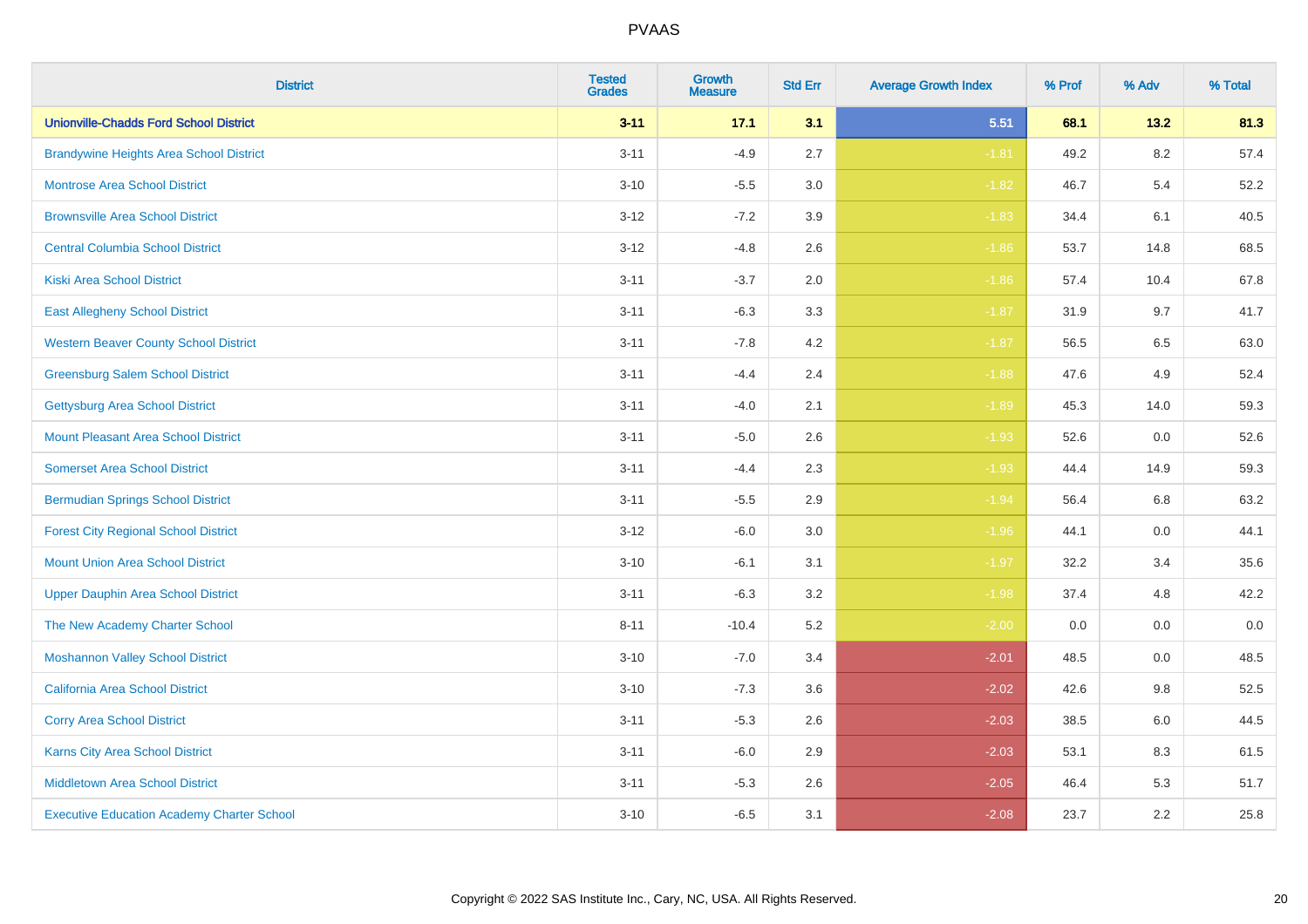| <b>District</b>                                 | <b>Tested</b><br><b>Grades</b> | Growth<br><b>Measure</b> | <b>Std Err</b> | <b>Average Growth Index</b> | % Prof | % Adv   | % Total |
|-------------------------------------------------|--------------------------------|--------------------------|----------------|-----------------------------|--------|---------|---------|
| <b>Unionville-Chadds Ford School District</b>   | $3 - 11$                       | 17.1                     | 3.1            | 5.51                        | 68.1   | 13.2    | 81.3    |
| <b>Williams Valley School District</b>          | $3 - 11$                       | $-7.3$                   | 3.4            | $-2.13$                     | 23.2   | 0.0     | 23.2    |
| <b>Aliquippa School District</b>                | $3 - 11$                       | $-9.0$                   | 4.2            | $-2.14$                     | 11.0   | 0.0     | 11.0    |
| <b>Crawford Central School District</b>         | $3 - 11$                       | $-4.7$                   | 2.2            | $-2.15$                     | 40.6   | 10.5    | 51.1    |
| Susquehanna Township School District            | $3 - 12$                       | $-5.8$                   | 2.7            | $-2.17$                     | 36.0   | 5.6     | 41.6    |
| <b>Perkiomen Valley School District</b>         | $3 - 11$                       | $-3.5$                   | 1.6            | $-2.18$                     | 53.8   | 13.4    | 67.2    |
| <b>Benton Area School District</b>              | $3 - 10$                       | $-9.7$                   | 4.5            | $-2.18$                     | 43.2   | 5.4     | 48.6    |
| Jim Thorpe Area School District                 | $3 - 11$                       | $-5.8$                   | 2.7            | $-2.19$                     | 33.3   | 7.4     | 40.7    |
| <b>Keystone Education Center Charter School</b> | $3 - 12$                       | $-12.9$                  | 5.9            | $-2.19$                     | 28.0   | $0.0\,$ | 28.0    |
| <b>Muncy School District</b>                    | $3 - 11$                       | $-8.1$                   | 3.7            | $-2.21$                     | 42.0   | 3.8     | 45.8    |
| <b>West Middlesex Area School District</b>      | $3 - 10$                       | $-8.4$                   | 3.8            | $-2.21$                     | 34.9   | 2.8     | 37.6    |
| <b>York Co School Of Technology</b>             | $9 - 12$                       | $-3.8$                   | 1.7            | $-2.22$                     | 39.1   | 5.6     | 44.7    |
| <b>East Lycoming School District</b>            | $3 - 11$                       | $-6.0$                   | 2.7            | $-2.24$                     | 48.3   | 4.2     | 52.5    |
| <b>Windber Area School District</b>             | $3 - 11$                       | $-7.2$                   | 3.2            | $-2.24$                     | 55.4   | 7.2     | 62.6    |
| <b>Portage Area School District</b>             | $3 - 10$                       | $-8.1$                   | 3.6            | $-2.26$                     | 40.6   | 9.4     | 50.0    |
| <b>Oxford Area School District</b>              | $3 - 11$                       | $-4.3$                   | 1.9            | $-2.26$                     | 41.3   | $8.0\,$ | 49.3    |
| <b>Juniata County School District</b>           | $3 - 12$                       | $-4.9$                   | 2.1            | $-2.26$                     | 38.5   | 2.9     | 41.4    |
| <b>Indiana Area School District</b>             | $3 - 11$                       | $-5.3$                   | 2.3            | $-2.28$                     | 47.6   | 18.4    | 66.1    |
| South Williamsport Area School District         | $3 - 10$                       | $-5.7$                   | 2.5            | $-2.30$                     | 45.5   | 4.5     | 50.0    |
| Salisbury-Elk Lick School District              | $3 - 11$                       | $-13.5$                  | 5.9            | $-2.30$                     | 27.8   | 0.0     | 27.8    |
| <b>Upper Moreland Township School District</b>  | $3 - 11$                       | $-5.0$                   | 2.2            | $-2.31$                     | 57.9   | 4.0     | 61.9    |
| <b>Southmoreland School District</b>            | $3 - 11$                       | $-8.3$                   | 3.6            | $-2.32$                     | 56.8   | 7.2     | 64.0    |
| La Academia Partnership Charter School          | $6 - 11$                       | $-11.0$                  | 4.7            | $-2.34$                     | 6.8    | 0.0     | 6.8     |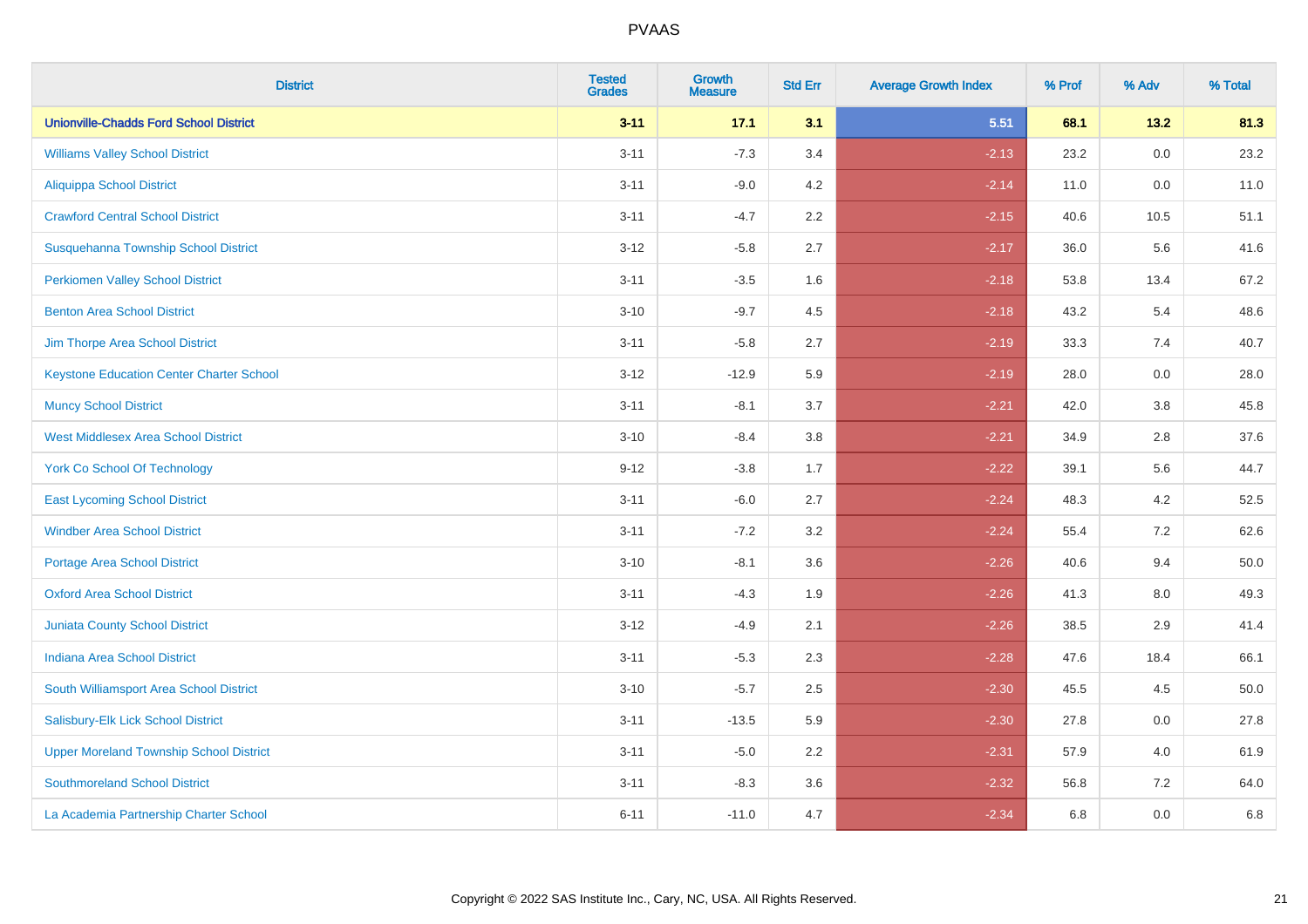| <b>District</b>                               | <b>Tested</b><br><b>Grades</b> | <b>Growth</b><br><b>Measure</b> | <b>Std Err</b> | <b>Average Growth Index</b> | % Prof | % Adv   | % Total |
|-----------------------------------------------|--------------------------------|---------------------------------|----------------|-----------------------------|--------|---------|---------|
| <b>Unionville-Chadds Ford School District</b> | $3 - 11$                       | 17.1                            | 3.1            | 5.51                        | 68.1   | 13.2    | 81.3    |
| Jefferson-Morgan School District              | $3 - 10$                       | $-9.9$                          | 4.2            | $-2.35$                     | 43.8   | $4.2\,$ | 47.9    |
| <b>Freedom Area School District</b>           | $3 - 11$                       | $-7.1$                          | 3.0            | $-2.37$                     | 43.8   | 4.2     | 47.9    |
| <b>Universal Audenried Charter School</b>     | $9 - 11$                       | $-5.8$                          | 2.4            | $-2.40$                     | 14.6   | 0.0     | 14.6    |
| <b>Chartiers-Houston School District</b>      | $3 - 10$                       | $-8.6$                          | 3.5            | $-2.41$                     | 59.7   | 4.5     | 64.2    |
| <b>Farrell Area School District</b>           | $3 - 11$                       | $-10.4$                         | 4.3            | $-2.41$                     | 19.0   | 0.0     | 19.0    |
| <b>Yough School District</b>                  | $3 - 10$                       | $-6.6$                          | 2.7            | $-2.43$                     | 50.8   | 4.0     | 54.8    |
| <b>Innovative Arts Academy Charter School</b> | $6 - 11$                       | $-9.1$                          | 3.7            | $-2.44$                     | 9.5    | 0.0     | 9.5     |
| <b>Mohawk Area School District</b>            | $3 - 11$                       | $-7.5$                          | 3.1            | $-2.45$                     | 49.4   | 11.0    | 60.4    |
| <b>Sugar Valley Rural Charter School</b>      | $3 - 11$                       | $-11.0$                         | 4.5            | $-2.46$                     | 14.9   | 0.0     | 14.9    |
| <b>Keystone Central School District</b>       | $3 - 11$                       | $-5.1$                          | 2.0            | $-2.46$                     | 44.7   | 4.6     | 49.4    |
| <b>Mahanoy Area School District</b>           | $3 - 10$                       | $-9.0$                          | 3.6            | $-2.49$                     | 26.2   | 1.6     | 27.9    |
| <b>North Star School District</b>             | $3 - 11$                       | $-8.7$                          | $3.5\,$        | $-2.51$                     | 47.8   | $6.0\,$ | 53.7    |
| <b>Slippery Rock Area School District</b>     | $3 - 11$                       | $-6.3$                          | 2.5            | $-2.51$                     | 56.2   | 9.5     | 65.7    |
| <b>Blue Mountain School District</b>          | $3 - 10$                       | $-5.8$                          | 2.3            | $-2.56$                     | 46.6   | 8.5     | 55.1    |
| <b>Northwest Area School District</b>         | $3 - 10$                       | $-10.0$                         | 3.8            | $-2.59$                     | 34.6   | $7.3$   | 41.8    |
| <b>Coatesville Area School District</b>       | $3 - 11$                       | $-4.4$                          | 1.7            | $-2.62$                     | 36.3   | 4.2     | 40.5    |
| <b>Dunmore School District</b>                | $3 - 11$                       | $-7.7$                          | 2.9            | $-2.62$                     | 34.0   | 7.2     | 41.2    |
| Northern Tioga School District                | $3 - 12$                       | $-7.5$                          | 2.8            | $-2.64$                     | 54.0   | 1.2     | 55.2    |
| <b>New Castle Area School District</b>        | $3 - 12$                       | $-6.4$                          | 2.4            | $-2.66$                     | 32.5   | 4.3     | 36.8    |
| <b>Pine Grove Area School District</b>        | $3 - 11$                       | $-7.7$                          | 2.9            | $-2.66$                     | 42.3   | 7.7     | 50.0    |
| <b>Harbor Creek School District</b>           | $3 - 11$                       | $-7.1$                          | 2.7            | $-2.67$                     | 48.8   | 15.2    | 64.0    |
| <b>Blairsville-Saltsburg School District</b>  | $3 - 11$                       | $-8.0$                          | 3.0            | $-2.68$                     | 37.3   | 7.0     | 44.3    |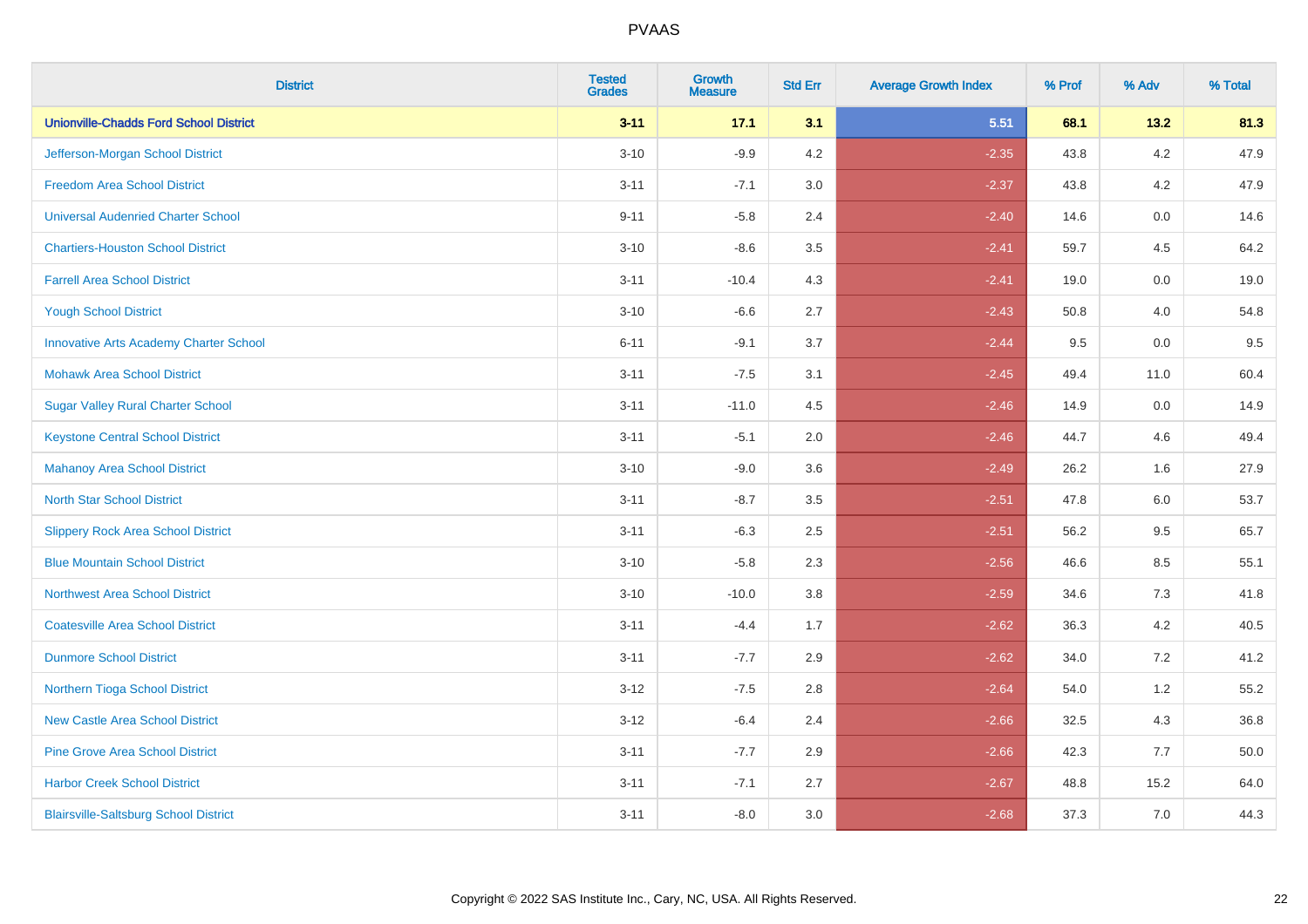| <b>District</b>                               | <b>Tested</b><br><b>Grades</b> | <b>Growth</b><br><b>Measure</b> | <b>Std Err</b> | <b>Average Growth Index</b> | % Prof | % Adv   | % Total |
|-----------------------------------------------|--------------------------------|---------------------------------|----------------|-----------------------------|--------|---------|---------|
| <b>Unionville-Chadds Ford School District</b> | $3 - 11$                       | 17.1                            | 3.1            | 5.51                        | 68.1   | 13.2    | 81.3    |
| South Allegheny School District               | $3 - 11$                       | $-8.8$                          | 3.2            | $-2.70$                     | 40.5   | $0.0\,$ | 40.5    |
| <b>Quakertown Community School District</b>   | $3 - 12$                       | $-4.4$                          | 1.6            | $-2.70$                     | 56.5   | 10.0    | 66.6    |
| <b>Trinity Area School District</b>           | $3 - 11$                       | $-5.4$                          | 2.0            | $-2.71$                     | 48.3   | 11.8    | 60.1    |
| <b>Propel Charter School-Montour</b>          | $3 - 10$                       | $-10.7$                         | 3.9            | $-2.71$                     | 13.7   | 0.0     | 13.7    |
| <b>Forest Hills School District</b>           | $3 - 11$                       | $-7.3$                          | 2.7            | $-2.74$                     | 41.1   | 13.7    | 54.8    |
| <b>Highlands School District</b>              | $3 - 11$                       | $-7.4$                          | 2.7            | $-2.76$                     | 44.4   | 3.7     | 48.2    |
| <b>Redbank Valley School District</b>         | $3 - 11$                       | $-9.5$                          | 3.4            | $-2.77$                     | 31.5   | 4.9     | 36.4    |
| <b>Carlisle Area School District</b>          | $3 - 11$                       | $-5.3$                          | 1.9            | $-2.81$                     | 54.0   | 6.3     | 60.3    |
| <b>Carmichaels Area School District</b>       | $3 - 10$                       | $-9.3$                          | 3.3            | $-2.81$                     | 35.1   | 1.4     | 36.5    |
| Nazareth Area School District                 | $3 - 11$                       | $-4.7$                          | 1.7            | $-2.82$                     | 59.2   | 9.9     | 69.0    |
| <b>Northern Potter School District</b>        | $3 - 12$                       | $-13.1$                         | 4.6            | $-2.84$                     | 37.5   | 0.0     | 37.5    |
| <b>Propel Charter School-Homestead</b>        | $3 - 11$                       | $-11.7$                         | 4.1            | $-2.84$                     | 15.9   | 0.0     | 15.9    |
| <b>Union City Area School District</b>        | $3 - 12$                       | $-10.2$                         | 3.6            | $-2.87$                     | 42.9   | 3.2     | 46.0    |
| <b>Rochester Area School District</b>         | $3 - 11$                       | $-13.2$                         | 4.6            | $-2.89$                     | 19.5   | 1.3     | 20.8    |
| <b>Conneaut School District</b>               | $3 - 12$                       | $-7.5$                          | 2.6            | $-2.91$                     | 38.4   | 7.4     | 45.8    |
| <b>Easton Area School District</b>            | $3 - 12$                       | $-4.1$                          | 1.4            | $-2.91$                     | 39.9   | 4.0     | 43.9    |
| <b>Penn Hills School District</b>             | $3 - 11$                       | $-7.6$                          | 2.6            | $-2.94$                     | 33.1   | 0.7     | 33.8    |
| <b>North East School District</b>             | $3 - 11$                       | $-9.3$                          | 3.1            | $-3.02$                     | 62.6   | 14.4    | 77.0    |
| <b>Pittsburgh School District</b>             | $3 - 11$                       | $-3.3$                          | 1.1            | $-3.04$                     | 33.9   | 8.2     | 42.1    |
| Philadelphia Academy Charter School           | $3 - 11$                       | $-8.9$                          | 2.9            | $-3.04$                     | 50.5   | 2.9     | 53.4    |
| <b>Palisades School District</b>              | $3 - 11$                       | $-8.7$                          | 2.8            | $-3.06$                     | 53.8   | 6.7     | 60.5    |
| <b>Dubois Area School District</b>            | $3 - 11$                       | $-6.2$                          | 2.0            | $-3.07$                     | 50.9   | 13.4    | 64.3    |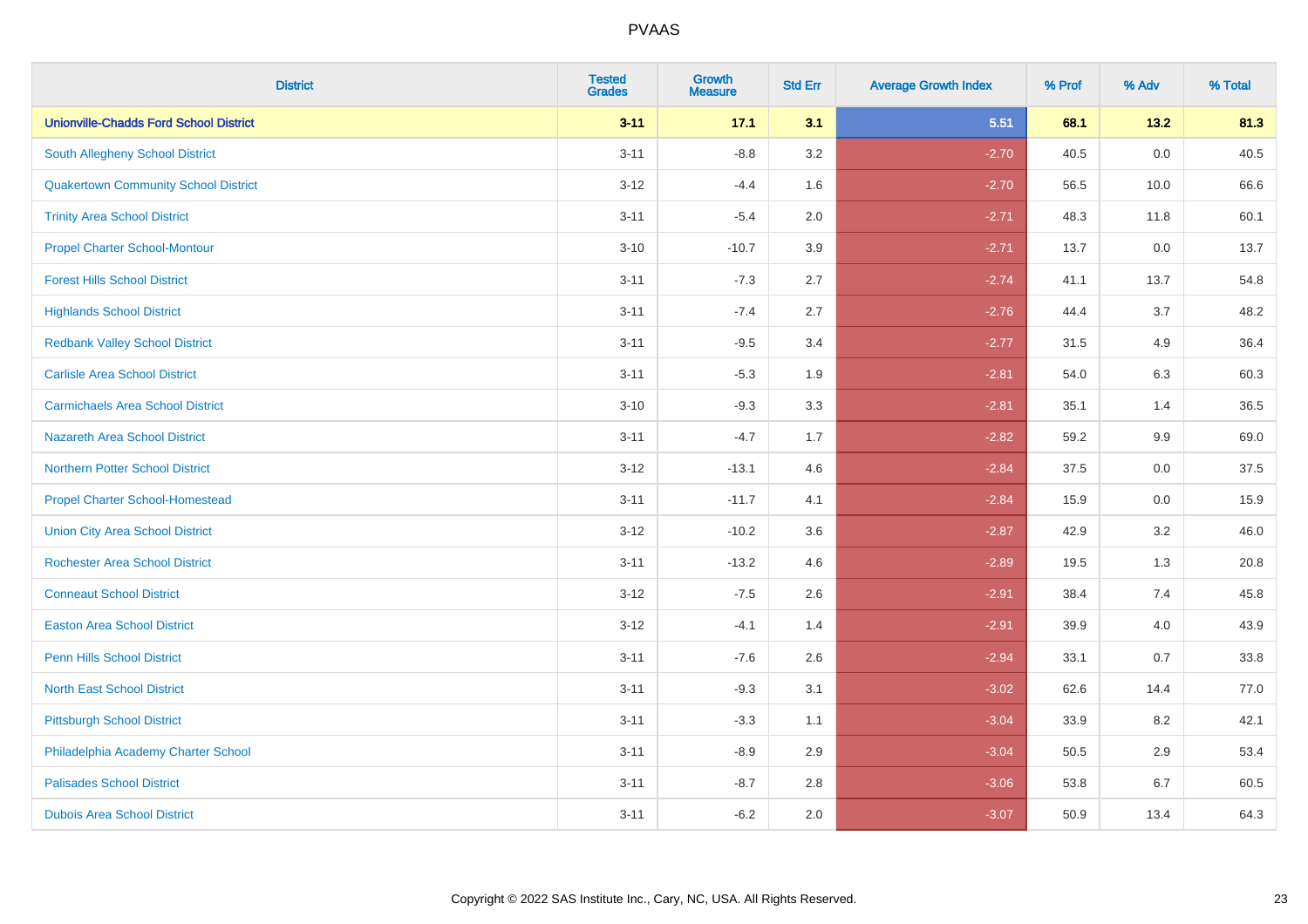| <b>District</b>                               | <b>Tested</b><br><b>Grades</b> | <b>Growth</b><br><b>Measure</b> | <b>Std Err</b> | <b>Average Growth Index</b> | % Prof | % Adv   | % Total |
|-----------------------------------------------|--------------------------------|---------------------------------|----------------|-----------------------------|--------|---------|---------|
| <b>Unionville-Chadds Ford School District</b> | $3 - 11$                       | 17.1                            | 3.1            | 5.51                        | 68.1   | 13.2    | 81.3    |
| <b>Wallenpaupack Area School District</b>     | $3 - 11$                       | $-7.1$                          | 2.3            | $-3.09$                     | 40.8   | 2.4     | 43.1    |
| <b>Boyertown Area School District</b>         | $3 - 11$                       | $-4.7$                          | 1.5            | $-3.17$                     | 55.2   | 11.3    | 66.5    |
| <b>Waynesboro Area School District</b>        | $3 - 12$                       | $-6.1$                          | 1.9            | $-3.20$                     | 50.0   | 6.8     | 56.8    |
| <b>Tamaqua Area School District</b>           | $3 - 12$                       | $-8.2$                          | 2.5            | $-3.24$                     | 44.5   | 1.9     | 46.4    |
| Maritime Academy Charter School               | $3 - 10$                       | $-11.4$                         | 3.5            | $-3.29$                     | 15.2   | $0.0\,$ | 15.2    |
| <b>Neshannock Township School District</b>    | $3 - 10$                       | $-9.7$                          | 2.9            | $-3.34$                     | 62.4   | 5.6     | 67.9    |
| <b>Steelton-Highspire School District</b>     | $3 - 11$                       | $-11.8$                         | 3.5            | $-3.40$                     | 14.5   | 0.0     | 14.5    |
| <b>Elizabeth Forward School District</b>      | $3 - 11$                       | $-8.4$                          | 2.4            | $-3.41$                     | 51.7   | $4.0$   | 55.7    |
| <b>Interboro School District</b>              | $3 - 12$                       | $-7.3$                          | 2.1            | $-3.43$                     | 46.6   | 4.8     | 51.4    |
| <b>Williamsburg Community School District</b> | $3 - 11$                       | $-14.3$                         | 4.1            | $-3.48$                     | 28.3   | 0.0     | 28.3    |
| <b>Penn-Delco School District</b>             | $3 - 11$                       | $-6.8$                          | 1.9            | $-3.51$                     | 46.6   | 3.2     | 49.8    |
| <b>Milton Area School District</b>            | $3 - 11$                       | $-8.7$                          | 2.5            | $-3.52$                     | 45.4   | 6.9     | 52.3    |
| <b>Moniteau School District</b>               | $3 - 11$                       | $-11.8$                         | 3.3            | $-3.56$                     | 50.0   | 6.3     | 56.3    |
| <b>Clearfield Area School District</b>        | $3 - 10$                       | $-9.4$                          | 2.6            | $-3.56$                     | 43.0   | 3.1     | 46.1    |
| <b>Ridgway Area School District</b>           | $3 - 11$                       | $-14.5$                         | 4.1            | $-3.56$                     | 49.0   | 9.8     | 58.8    |
| <b>Berwick Area School District</b>           | $3 - 11$                       | $-9.3$                          | 2.6            | $-3.59$                     | 42.1   | 5.5     | 47.6    |
| Johnsonburg Area School District              | $3 - 11$                       | $-14.1$                         | 3.9            | $-3.62$                     | 54.0   | 4.6     | 58.6    |
| Propel Charter School - Braddock Hills        | $3 - 11$                       | $-13.6$                         | 3.6            | $-3.81$                     | 9.7    | 1.6     | 11.3    |
| Northern Lehigh School District               | $3 - 12$                       | $-10.4$                         | 2.7            | $-3.82$                     | 28.0   | 9.3     | 37.3    |
| <b>Bradford Area School District</b>          | $3 - 12$                       | $-9.3$                          | 2.4            | $-3.87$                     | 45.8   | 8.3     | 54.2    |
| <b>Marion Center Area School District</b>     | $3 - 10$                       | $-12.0$                         | 3.1            | $-3.87$                     | 33.7   | 1.1     | 34.8    |
| <b>Minersville Area School District</b>       | $3 - 11$                       | $-14.4$                         | 3.7            | $-3.90$                     | 39.3   | 3.3     | 42.6    |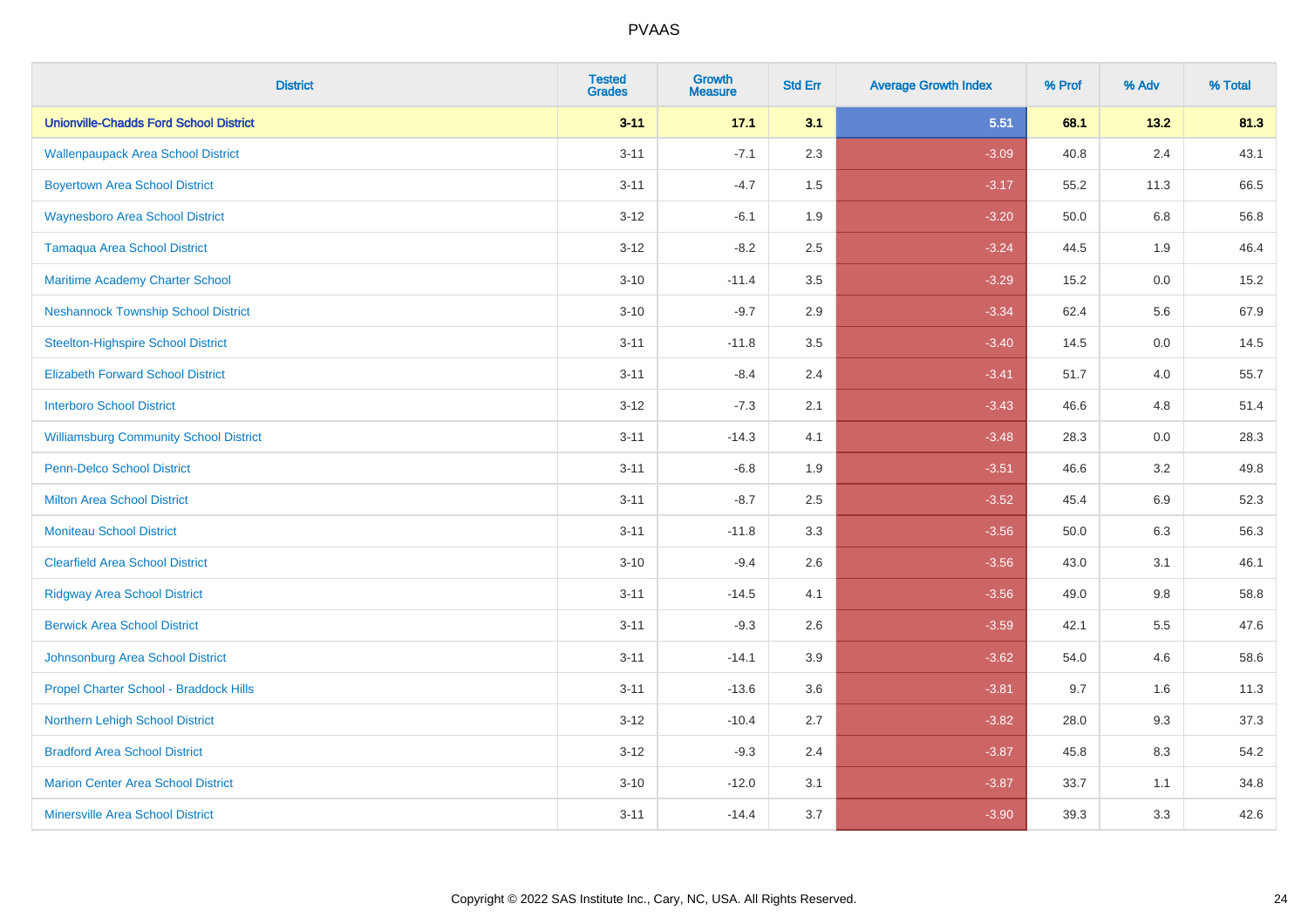| <b>District</b>                                | <b>Tested</b><br><b>Grades</b> | Growth<br><b>Measure</b> | <b>Std Err</b> | <b>Average Growth Index</b> | % Prof | % Adv   | % Total |
|------------------------------------------------|--------------------------------|--------------------------|----------------|-----------------------------|--------|---------|---------|
| <b>Unionville-Chadds Ford School District</b>  | $3 - 11$                       | 17.1                     | 3.1            | 5.51                        | 68.1   | 13.2    | 81.3    |
| Southern Huntingdon County School District     | $3 - 11$                       | $-12.9$                  | 3.2            | $-3.98$                     | 32.5   | 2.5     | 35.0    |
| <b>Big Spring School District</b>              | $3 - 11$                       | $-9.8$                   | 2.4            | $-4.00$                     | 38.6   | $8.9\,$ | 47.5    |
| Catasauqua Area School District                | $3 - 12$                       | $-12.1$                  | 3.0            | $-4.00$                     | 36.8   | 7.6     | 44.3    |
| <b>Avonworth School District</b>               | $3 - 10$                       | $-12.6$                  | 3.1            | $-4.01$                     | 59.8   | 4.6     | 64.4    |
| <b>Wellsboro Area School District</b>          | $3 - 11$                       | $-12.4$                  | 3.0            | $-4.11$                     | 49.2   | 11.9    | 61.1    |
| <b>Columbia-Montour AVTS</b>                   | $9 - 10$                       | $-12.5$                  | 3.0            | $-4.16$                     | 22.3   | 0.6     | 22.9    |
| Jefferson County-Dubois AVTS                   | $9 - 11$                       | $-16.2$                  | 3.9            | $-4.16$                     | 23.0   | 0.0     | 23.0    |
| <b>West Mifflin Area School District</b>       | $3 - 12$                       | $-12.3$                  | 2.9            | $-4.22$                     | 39.7   | 10.3    | 50.0    |
| <b>South Park School District</b>              | $3 - 11$                       | $-11.3$                  | 2.7            | $-4.23$                     | 53.5   | 13.7    | 67.3    |
| Southern Tioga School District                 | $3 - 11$                       | $-11.5$                  | 2.7            | $-4.25$                     | 47.8   | 6.4     | 54.3    |
| <b>Butler Area School District</b>             | $3 - 11$                       | $-6.5$                   | 1.5            | $-4.26$                     | 42.5   | 9.4     | 51.9    |
| Lampeter-Strasburg School District             | $3 - 12$                       | $-8.6$                   | 2.0            | $-4.33$                     | 55.1   | $9.8\,$ | 64.8    |
| <b>Annville-Cleona School District</b>         | $3 - 12$                       | $-12.1$                  | 2.7            | $-4.46$                     | 34.9   | 7.8     | 42.6    |
| <b>Penns Manor Area School District</b>        | $3 - 12$                       | $-17.0$                  | 3.7            | $-4.52$                     | 29.7   | 3.1     | 32.8    |
| <b>Riverside Beaver County School District</b> | $3 - 11$                       | $-14.0$                  | 3.0            | $-4.64$                     | 49.4   | $8.8\,$ | 58.2    |
| <b>Frazier School District</b>                 | $3 - 11$                       | $-17.2$                  | 3.7            | $-4.70$                     | 37.1   | 1.6     | 38.7    |
| <b>Tulpehocken Area School District</b>        | $3 - 12$                       | $-13.7$                  | 2.8            | $-4.81$                     | 36.7   | 2.8     | 39.4    |
| <b>Tacony Academy Charter School</b>           | $3 - 11$                       | $-14.7$                  | 3.0            | $-4.82$                     | 22.4   | 1.8     | 24.1    |
| <b>Bucks County Technical High School</b>      | $9 - 10$                       | $-12.0$                  | 2.5            | $-4.84$                     | 35.9   | 3.2     | 39.2    |
| Schuylkill Haven Area School District          | $3 - 11$                       | $-15.3$                  | 3.1            | $-4.87$                     | 49.7   | 2.4     | 52.1    |
| Southern Columbia Area School District         | $3 - 11$                       | $-14.6$                  | 3.0            | $-4.92$                     | 55.0   | 4.0     | 59.0    |
| <b>Titusville Area School District</b>         | $3 - 11$                       | $-13.2$                  | 2.6            | $-4.99$                     | 43.2   | 4.8     | 48.0    |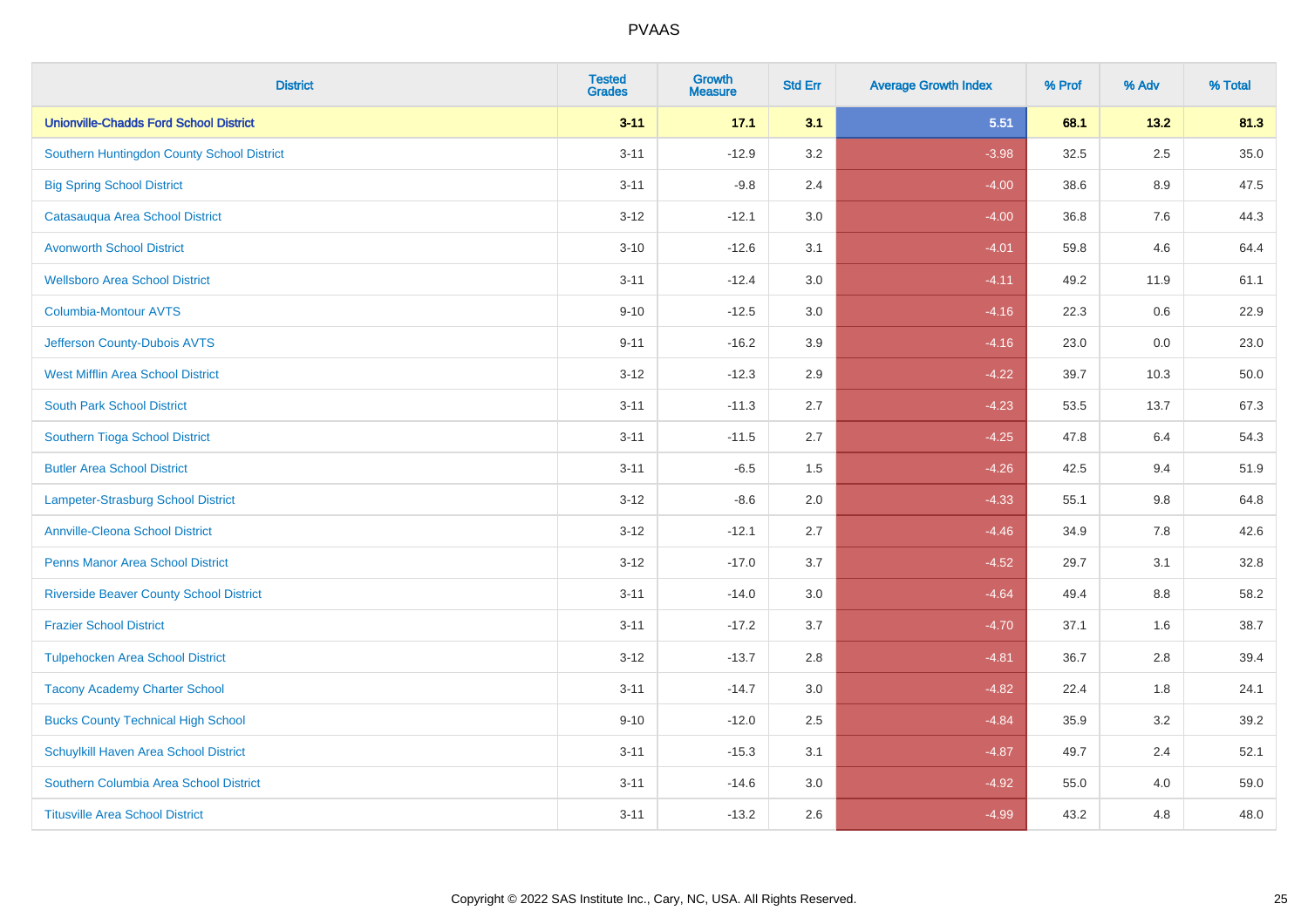| <b>District</b>                               | <b>Tested</b><br><b>Grades</b> | <b>Growth</b><br><b>Measure</b> | <b>Std Err</b> | <b>Average Growth Index</b> | % Prof | % Adv   | % Total |
|-----------------------------------------------|--------------------------------|---------------------------------|----------------|-----------------------------|--------|---------|---------|
| <b>Unionville-Chadds Ford School District</b> | $3 - 11$                       | 17.1                            | 3.1            | 5.51                        | 68.1   | 13.2    | 81.3    |
| <b>Plum Borough School District</b>           | $3 - 11$                       | $-11.3$                         | 2.2            | $-5.19$                     | 51.1   | 9.0     | 60.1    |
| <b>Mastery Charter School - Gratz Campus</b>  | $7 - 10$                       | $-23.9$                         | 4.5            | $-5.29$                     | 2.9    | 0.0     | 2.9     |
| <b>Southern Fulton School District</b>        | $3 - 11$                       | $-23.7$                         | 4.4            | $-5.37$                     | 34.2   | 10.5    | 44.7    |
| <b>Exeter Township School District</b>        | $3 - 11$                       | $-10.4$                         | 1.9            | $-5.44$                     | 50.6   | 2.7     | 53.3    |
| <b>Solanco School District</b>                | $3 - 11$                       | $-11.0$                         | 2.0            | $-5.55$                     | 41.6   | 4.5     | 46.1    |
| <b>Springfield Township School District</b>   | $3 - 11$                       | $-18.9$                         | 3.2            | $-5.88$                     | 62.6   | 3.6     | 66.3    |
| <b>Abington School District</b>               | $3 - 10$                       | $-11.5$                         | 1.9            | $-6.00$                     | 56.2   | 11.6    | 67.8    |
| <b>Ringgold School District</b>               | $3 - 11$                       | $-14.7$                         | 2.4            | $-6.04$                     | 41.5   | 7.9     | 49.4    |
| <b>Lawrence County CTC</b>                    | $10 - 11$                      | $-21.7$                         | 3.6            | $-6.05$                     | 19.8   | 0.0     | 19.8    |
| Lackawanna Trail School District              | $3 - 10$                       | $-21.7$                         | 3.5            | $-6.20$                     | 38.5   | 1.5     | 40.0    |
| Mifflinburg Area School District              | $3 - 11$                       | $-15.8$                         | 2.5            | $-6.30$                     | 42.4   | 4.0     | 46.4    |
| <b>Curwensville Area School District</b>      | $3 - 11$                       | $-27.9$                         | 4.1            | $-6.72$                     | 42.5   | 4.1     | 46.6    |
| <b>Bristol Township School District</b>       | $3 - 11$                       | $-13.9$                         | 2.0            | $-7.05$                     | 31.0   | 3.7     | 34.7    |
| <b>Northwestern School District</b>           | $3 - 11$                       | $-24.9$                         | 3.5            | $-7.13$                     | 42.6   | 2.9     | 45.6    |
| <b>Chambersburg Area School District</b>      | $3 - 11$                       | $-9.5$                          | 1.3            | $-7.20$                     | 42.7   | $8.6\,$ | 51.4    |
| Philipsburg-Osceola Area School District      | $3 - 11$                       | $-24.8$                         | 3.3            | $-7.43$                     | 19.7   | 2.6     | 22.4    |
| <b>Hatboro-Horsham School District</b>        | $3 - 11$                       | $-12.8$                         | 1.7            | $-7.47$                     | 45.6   | 7.2     | 52.8    |
| Owen J Roberts School District                | $3 - 11$                       | $-12.3$                         | 1.6            | $-7.61$                     | 57.0   | 11.9    | 69.0    |
| <b>Norristown Area School District</b>        | $3 - 12$                       | $-12.8$                         | 1.6            | $-7.98$                     | 23.5   | 2.3     | 25.7    |
| <b>West Side CTC</b>                          | $9 - 10$                       | $-37.4$                         | 4.3            | $-8.64$                     | 8.8    | 0.0     | 8.8     |
| <b>Shikellamy School District</b>             | $3 - 10$                       | $-22.3$                         | 2.5            | $-8.92$                     | 33.3   | 6.1     | 39.5    |
| <b>Erie City School District</b>              | $3 - 12$                       | $-14.5$                         | 1.6            | $-9.26$                     | 25.4   | 3.0     | 28.4    |